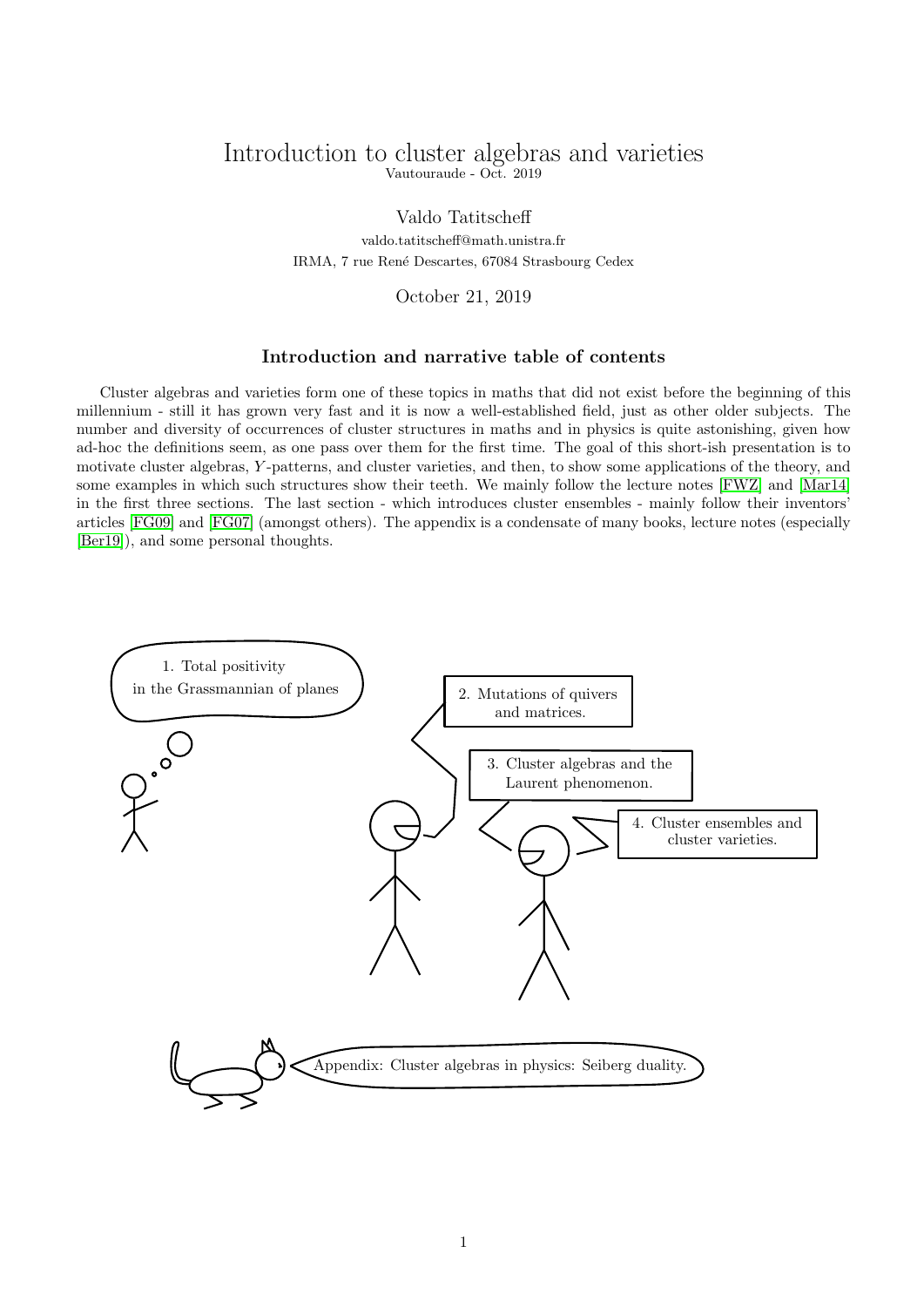# 1 Total positivity in the Grassmannian of planes

## 1.1 Cast of the characters

The Grassmannian manifold over  $\mathbb C$  (denoted  $\mathrm{Gr}_{k,m}$ ) is the complex manifold of k-dimensional subspaces of an mdimensional complex vector space V. Let us fix a basis  $(e_1, ..., e_m)$  of V (or equivalently, an isomorphism  $V \to \mathbb{C}^m$ ). Thanks to it, any  $k \times m$  matrix [z] of rank k defines a point  $[z] \in \mathrm{Gr}_{k,m}$ .

Given a subset  $J \subset \{1, ..., m\}$  with k-elements, the *Plücker coordinate*  $P_J(z)$  is the  $k \times k$  minor of z, determined by the column set J - note that the collection  $(P_J(z))_{|J|=k}$  only depends on the row span of [z], up to a common rescaling. This yields an embedding in the projective space  $\mathbb{P}^{\binom{m}{k}-1}$  known as the *Plücker embedding*.

**Definition 1.** The totally positive Grassmannian  $\mathrm{Gr}^+_{k,m}$  is the subset of  $\mathrm{Gr}_{k,m}$  consisting of points whose Plücker coordinates can be chosen so that all of them are in  $\mathbb{R}_+$  (can be, since the coordinates are only defined up to a common rescaling).

# 1.2 A recipe for efficient total positivity tests in  $\mathrm{Gr}_2(\mathbb{C}^m)$

**The problem.** Let's now restrict to the case of  $\mathrm{Gr}_{2,m}^{\dagger} \subset \mathrm{Gr}_{2,m}$ . The matrices [z] under consideration are now  $2 \times m$ , and yield  $\binom{m}{2}$  Plücker coordinates  $P_{ij} := P_{\{i,j\}}$  labelled by pairs of integers  $1 \leq i < j \leq m$ .

How can one check if all the minors of a matrix  $[z]$  are positive?

A priori (brute force) one needs to check  $\binom{m}{2}$  minors. However, there are relations.

Example 1. For  $1 \leq i \leq j \leq k \leq l \leq m$ , one has:

<span id="page-1-0"></span>
$$
P_{ik}P_{jl} = P_{ij}P_{kl} + P_{il}P_{jk} \tag{1}
$$

Eq. [1](#page-1-0) implies for instance that there is no need to check the positivity of  $P_{ik}$  if one knows that  $P_{jl}, P_{ij}, P_{kl}, P_{il}$ and  $P_{jk}$  are positive.

Are there efficient total positivity tests for the elements of  $\mathrm{Gr}^+_{2,m}$ ?

A solution. Consider a convex  $m$ -gon  $P_m$  with vertices labelled clockwise. Let us assign the Plücker coordinate  $P_{ij}$  to the chord whose endpoints are i and j.

Let T be a triangulation of  $P_m$  by pairwise non-crossing diagonals but possibly common endpoints. The triangulation T can be seen as a maximal collection of non-crossing chords: as such it consists of m sides and  $m-3$ diagonals, hence there is a distinguished collection  $\tilde{x}(T)$  of  $2m-3$  Plücker coordinates corresponding to the chords of T. This collection is called the extended cluster associated with T.



<span id="page-1-1"></span>Figure 1: A triangulation  $T$  of a regular hexagon.

The Plücker coordinates corresponding to the sides of T are called *frozen variables*, or *coefficient variables*, while the remaining  $m-3$  corresponding to diagonals of  $P_m$  are called *cluster variables*, and form a *cluster*. As can be checked, the  $2m-3$  Plücker coordinates associated with the chords of any triangulation T are algebraically independent.

**Theorem 1.** Any Plücker coordinate  $P_{ij}$  can be written as a subtraction-free rational expression in the elements of any given extended cluset  $\tilde{x}(T)$ . Thus, if the 2m – 3 Plücker coordinates  $P_{ij} \in \tilde{x}(T)$  are positive at a given matrix z, then all the  $2 \times 2$  minors of z are positive.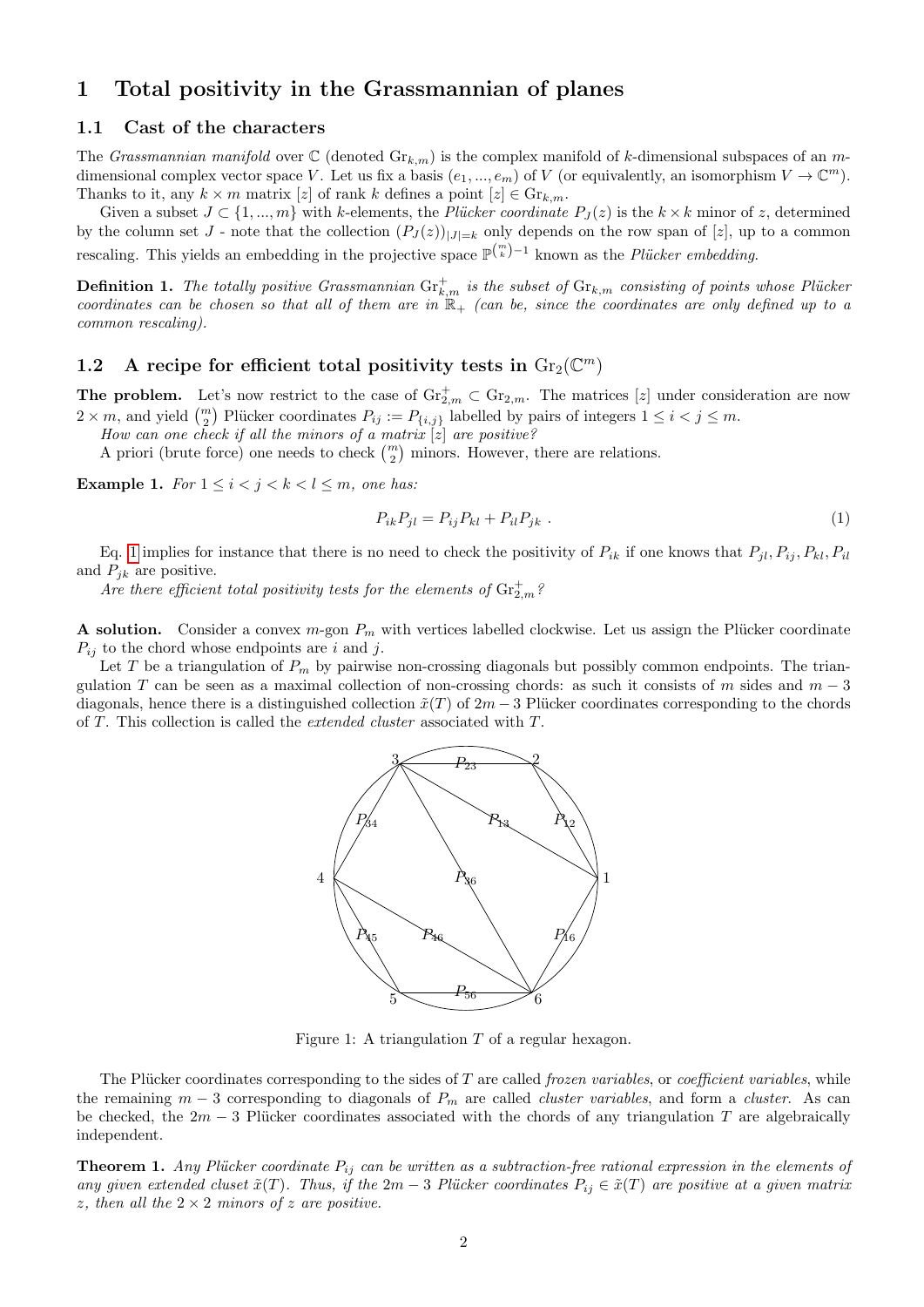Proof. First note that the relation of Eq. [1](#page-1-0) strongly reminds the Ptolemy theorem, which states that in an inscribed quadrilateral, the products of the lengths of opposite sides add up to the product of the lengths of the two diagonals. The proof of the theorem is based on the following three facts:

- 1. Any Plücker coordinate appears as an element of an extended cluster  $\tilde{x}(T)$  for some triangulation of  $P_m$ .
- 2. Any two triangulations of  $P_m$  can be transformed into each other by a sequence of flips.



3. The flip involving the vertices  $i, j, k$  and l acts on the extended clusters by merely exchanging the Plücker coordinates  $P_{ik}$  and  $P_{jl}$ .

 $\Box$ 

**Remark 1.** Let T be a triangulation of the m-gon. It is fact that any Plücker coordinate can be written as a Laurent polynomial with positive coefficients in the Plücker coordinates appearing in  $\tilde{x}(T)$ . This is a special occurrence of the general Laurent phenomenon and positivity in cluster algebras (see Sec. [3](#page-4-0) below).

# 2 Mutations of quivers and matrices

Quivers (and more generally skew-symmetrizable matrices) encode, in a cluster algebra, the piece of information which generalises the combinatorics of triangulations and flips.

### 2.1 Quivers: definition and examples

Definition 2. A quiver is a finite oriented graph, possibly with multiple arrows, but no loop nor oriented 2-cycle. It does not necessarily have to be connected. In the quivers we consider some vertices will be dubbed frozen (since they are mere spectators) and the other will be called mutable. Let us assume that there are no edge between two frozen vertices.



<span id="page-2-0"></span>Figure 2: These quiver are called the Markov quiver (left) and the Somos-4 quiver (right).

Let T be a triangulation of an  $m$ -gon  $P_m$  viewed it as an oriented surface (for instance, with its counter-clockwise orientation). One way to construct a quiver  $\mathcal{Q}_T$  out of T in the following.

Assign a vertex of  $\mathcal{Q}_T$  to each chord of T. Chords on the boundary of T define frozen vertices, while chords in the interior of  $T$  define mutable vertices. Inside each triangle of  $T$ , let us draw three arrows connecting consecutive (with respect to the counter-clockwise orientation) chords of the triangle under consideration - except if they are one the boundary. The triangulation of Fig. [1](#page-1-1) yields the quiver drawn in Fig. [3,](#page-3-0) where numbers label mutable vertices and letters, the frozen ones.

## 2.2 Mutation of a quiver

There is an elementary transformation on quivers which generalizes the flips we saw earlier, called *mutation*. As the name suggests, mutation can only occur at a mutable vertex.

**Definition 3.** Let k be a mutable vertex of a quiver Q. The mutation at k yields a new quiver  $\mu_k(Q)$ , obtained after the following steps:

1. For every two-arrows path  $i \to k \to j$ , add an arrow  $i \to j$  (unless i and j are frozen).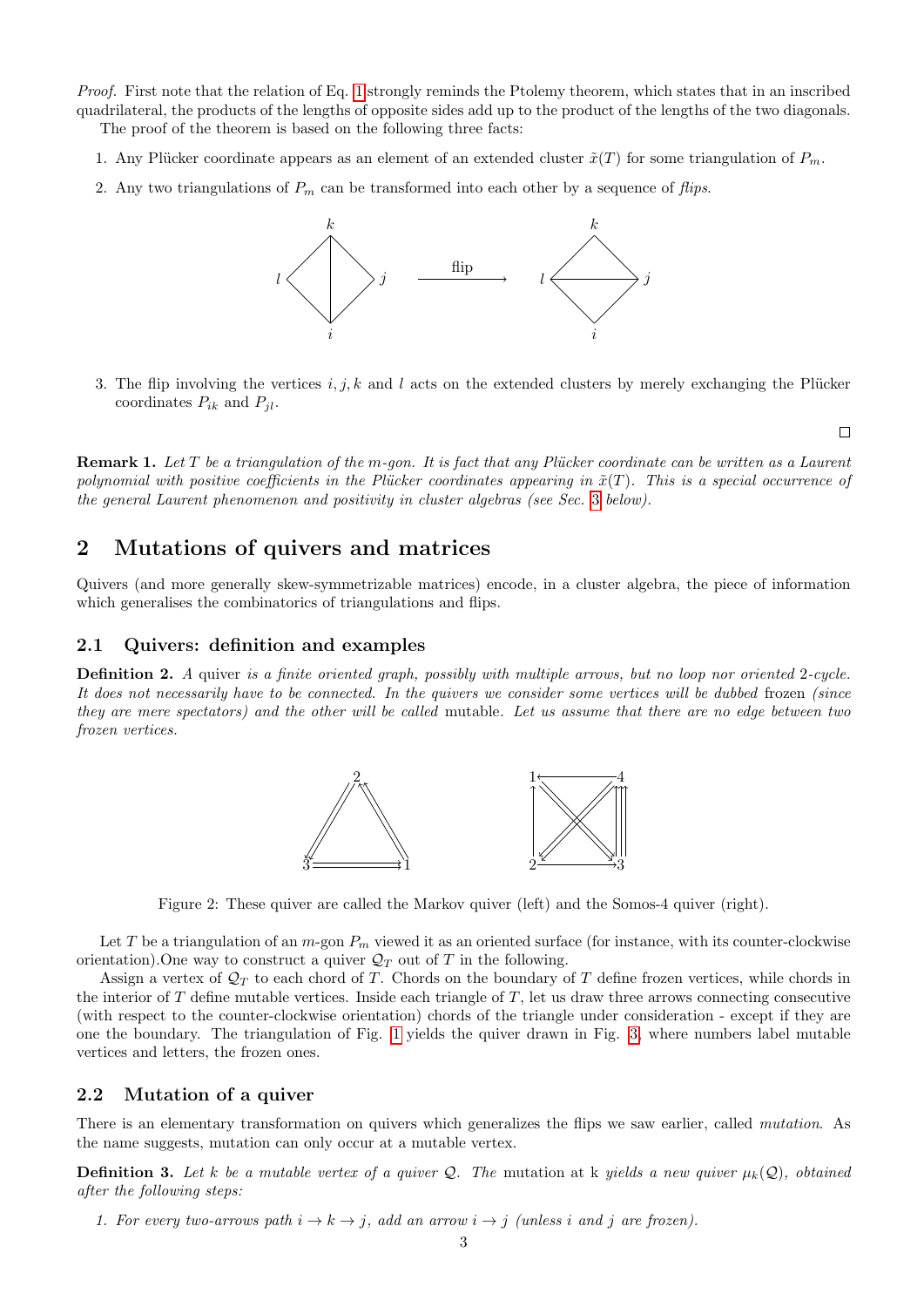

<span id="page-3-0"></span>Figure 3: A quiver corresponding to the triangulation of [1](#page-1-1)

- 2. Inverse the directions of all arrows incident to k.
- 3. Repeatedly remove oriented 2-cycles.

**Example 2.** 1. The Markov quiver is invariant under the mutation at any of its vertices.

- 2. The mutation at the vertex 1 of the Somos-4 quiver at 1 yields a copy of the same quiver, rotated by 90°.
- 3. One can check that this notion of flip indeed generalizes the flips, in the way that mutation at a mutable vertex of the quiver corresponding to a triangulation (constructed as described above) does correspond to a flip in the triangulation.

**Mutation class of a quiver.** Let Q be a quiver, and  $M_{\mathcal{Q}}$  the set of all quivers that one can get from Q by repeated mutations at mutable vertices. The relation  $Q \sim Q'$  if Q and  $Q'$  are related through a sequence of mutations, is an equivalence relation. The set  $M_Q$  is the equivalence class of Q for ∼. In general, the set  $M_Q$  is infinite; but it may be finite. In this latter case one says that the quiver is of finite mutation type. The Markov quiver of Fig. [2.1](#page-2-0) is an obvious example of such a finite mutation type quiver.

Frozen vertices do not interfere with being of finite mutation type or not. Quivers of finite mutation type without frozen vertices type have been completely classified in [\[FST12\]](#page-15-5), and fall into three classes:

- 1. quivers with two vertices,
- 2. quivers associated with triangulations of punctured surfaces, as in Fig. [3,](#page-3-0)
- 3. 11 "exceptional" cases named  $E_6, E_7, E_8, \tilde{E_6}, \tilde{E_7}, \tilde{E_8}, E_6^{(1,1)}, E_7^{(1,1)}, E_8^{(1,1)}, X_6$  and  $X_7$  (see Fig. 6.1 in [\[FST12\]](#page-15-5)), and their mutations.



Figure 4: Exceptional quivers of finite mutation type  $X_6$  (left) and  $X_7$  (right).

### 2.3 Mutation of a skew-symmetrizable matrix

Quivers can (completely equivalently) be encoded in skew-symmetric matrices. Namely, let Q be a quiver with mutable vertices labelled 1, ..., n and frozen one,  $n + 1, ..., k_m$ . The skew-symmetric matrix  $B_{\mathcal{Q}}$  called the *extended*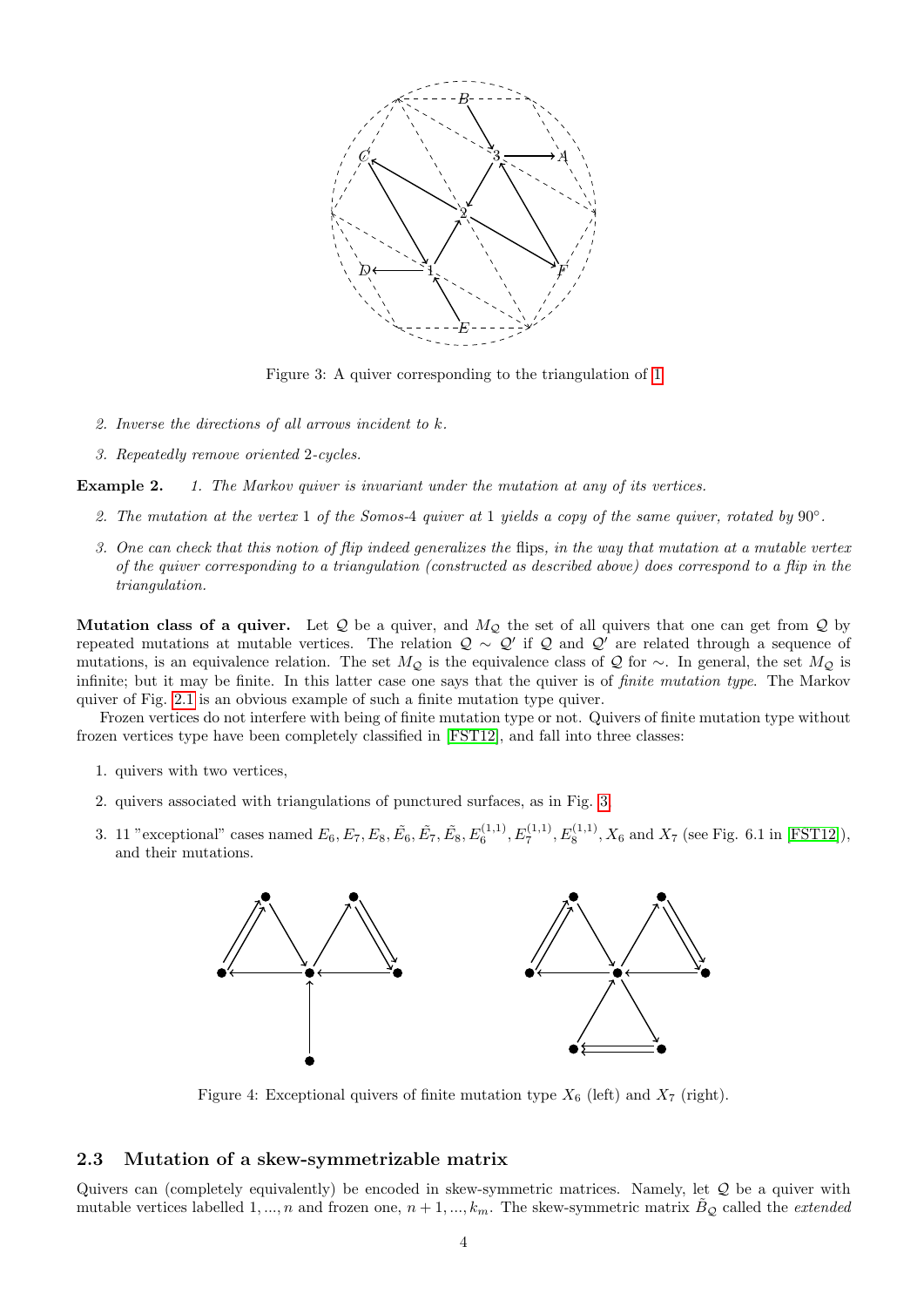exchange matrix is the  $m \times n$  matrix defined as  $(\tilde{B}_{\mathcal{Q}})_{ij} = n$  if there are n arrows going from i to j in  $\mathcal{Q}$ , or  $-n$  if there are *n* arrows going from  $j$  to  $i$  in  $Q$ , and 0 otherwise.

The exchange matrix  $B_{\mathcal{Q}}$  is the upper  $n \times n$  sub-matrix of  $\tilde{B}_{\mathcal{Q}}$ .

Example 3. The following three matrices are the extended exchange matrices of the Markov quiver and the Somos-4 quiver (given in Fig. [2.1](#page-2-0)), and the quiver associated with the triangulation of the 6-gon consider in [3](#page-3-0).

$$
\tilde{B}_{\text{Markov}} = \begin{bmatrix} 0 & 2 & -2 \\ -2 & 0 & 2 \\ 2 & -2 & 0 \end{bmatrix} \quad \tilde{B}_{\text{Somos}-4} = \begin{bmatrix} 0 & -1 & 2 & -1 \\ 1 & 0 & 1 & -2 \\ -2 & -1 & 0 & 3 \\ 1 & 2 & 0 & 4 \end{bmatrix} \quad \tilde{B}_{\text{Fig.3}} = \begin{bmatrix} 1 & 0 & 0 \\ -1 & 0 & -1 \\ 0 & 1 & 0 \\ 0 & 0 & 1 \\ 1 & -1 & 0 \\ -1 & 0 & 0 \\ 0 & -1 & 1 \end{bmatrix} \quad (2)
$$

**Proposition 1.** Let k be a mutable vertex of a quiver Q with extended exchange matrix  $\tilde{B}_{\mathcal{Q}} = (b_{ij})$ . The extended exchange matrix  $\tilde{B}' = \tilde{B}_{\mu_k(Q)} = (b'_{ij})$  of the quiver  $\mu_k(Q)$  is given by

<span id="page-4-1"></span>
$$
b'_{ij} = \begin{cases} -b_{ij} & \text{if } i = k \text{ or } j = k ,\\ b_{ij} + b_{ik}b_{kj} & \text{if } b_{ik} > 0 \text{ and } b_{kj} > 0 ,\\ b_{ij} - b_{ik}b_{kj} & \text{if } b_{ik} < 0 \text{ and } b_{kj} < 0 ,\\ b_{ij} & \text{otherwise} . \end{cases}
$$
(3)

Mutations of skew-symmetric matrices can be generalised to the case of skew-symmetrizable matrices.

**Definition 4.** An  $n \times n$  matrix B with integer entries is said to be skew-symmetrizable if there exists an n-uplet of integers  $(d_1, ..., d_n)$  such that  $d_i b_{ij} = -d_j b_{ji}$ . An extended skew-symmetrizable matrix is an  $m \times n$  matrix  $(m \ge n)$ such that its top  $n \times n$  sub-matrix is skew-symmetrizable.

**Definition 5.** Let  $\tilde{B} = (b_{ij})$  be an extended skew-symmetrizable  $m \times n$  matrix (with  $m \geq n$ ), and let  $k \in \{1, ..., n\}$ . The mutation of  $\ddot{B}$  at k is the extended skew-symmetrizable matrix  $\mu_k(\dot{B})$  with entries satisfying Eq. [3](#page-4-1).

Example 4. Mutations of skew-symmetrizable matrices have the following properties:

- 1. The mutated matrix is indeed skew-symmetrizable (with the same choice of  $(d_1, ..., d_n)$ ).
- 2.  $\mu_k(\mu_k(\tilde{B})) = \tilde{B}$ .
- 3. If  $b_{ij} = b_{ji} = 0$  then  $\mu_i(\mu_i(\tilde{B})) = \mu_i(\mu_i(\tilde{B})).$

Skew-symmetrizable matrices can be encoded in a so-called *generalized quiver*, where vertices carry the *multipliers*  $d_i$ , and with  $d_i b_{ij}$  arrows from i to j if this number is positive, or  $-d_i b_{ij} = d_j b_{ji}$  arrows from j to i otherwise.

# <span id="page-4-0"></span>3 Cluster algebras and the Laurent phenomenon

Cluster algebras (of geometric type) form a class of commutative rings introduced by Fomin and Zelevinski in a series of papers ([\[FZ02\]](#page-15-6), [\[FZ03\]](#page-15-7), [\[FZ05\]](#page-15-8), [\[FZ07\]](#page-15-9)). A cluster algebra A of rank n is an integral domain with distinguished subsets of size m called clusters, the union of which generates A.

### 3.1 Definition of cluster algebras of geometric type

Let  $m \geq n$  be two integers. The *ambient field* of a (complex) cluster algebra is the field  $\mathcal{F} = \mathbb{C}(x_1, ..., x_m)$  of complex rational fractions in m variables.

**Definition 6.** A (labelled) seed of geometric type in F is a pair  $(\tilde{x}, \tilde{B})$ , where  $\tilde{x} = (x_1, ..., x_m)$  is an m-tuple of elements of F forming a free generating set, and  $\tilde{B}$  is an extended skew-symmetrizable matrix of size  $m \times n$ . The cluster of the seed is the m-tuple  $\tilde{x}$ . The  $x_i$  for  $i = 1, ..., n$  are called cluster variables, while the  $x_i$  for  $i = n+1, ..., m$ are the frozen variables.

**Definition 7.** Let  $(\tilde{x}, \tilde{B})$  be a seed, and let  $k \in \{1, ..., n\}$ . The mutation of  $(\tilde{x}, \tilde{B})$  in the direction k is another seed  $\mu_k(\tilde{x}, \tilde{B}) = (\tilde{x}', \tilde{B}')$ , where  $\tilde{B}' = \mu_k(\tilde{B})$  and where  $\tilde{x}' = (x'_1, ..., x'_m)$  is given by:

<span id="page-4-2"></span>
$$
\begin{cases}\n x_i' & = x_i \text{ for } i \neq k \\
 x_k x_k' & = \prod_{b_{ik} > 0} x_i^{b_{ik}} + \prod_{b_{ik} < 0} x_i^{-b_{ik}} \\
 5\n\end{cases} .
$$
\n(4)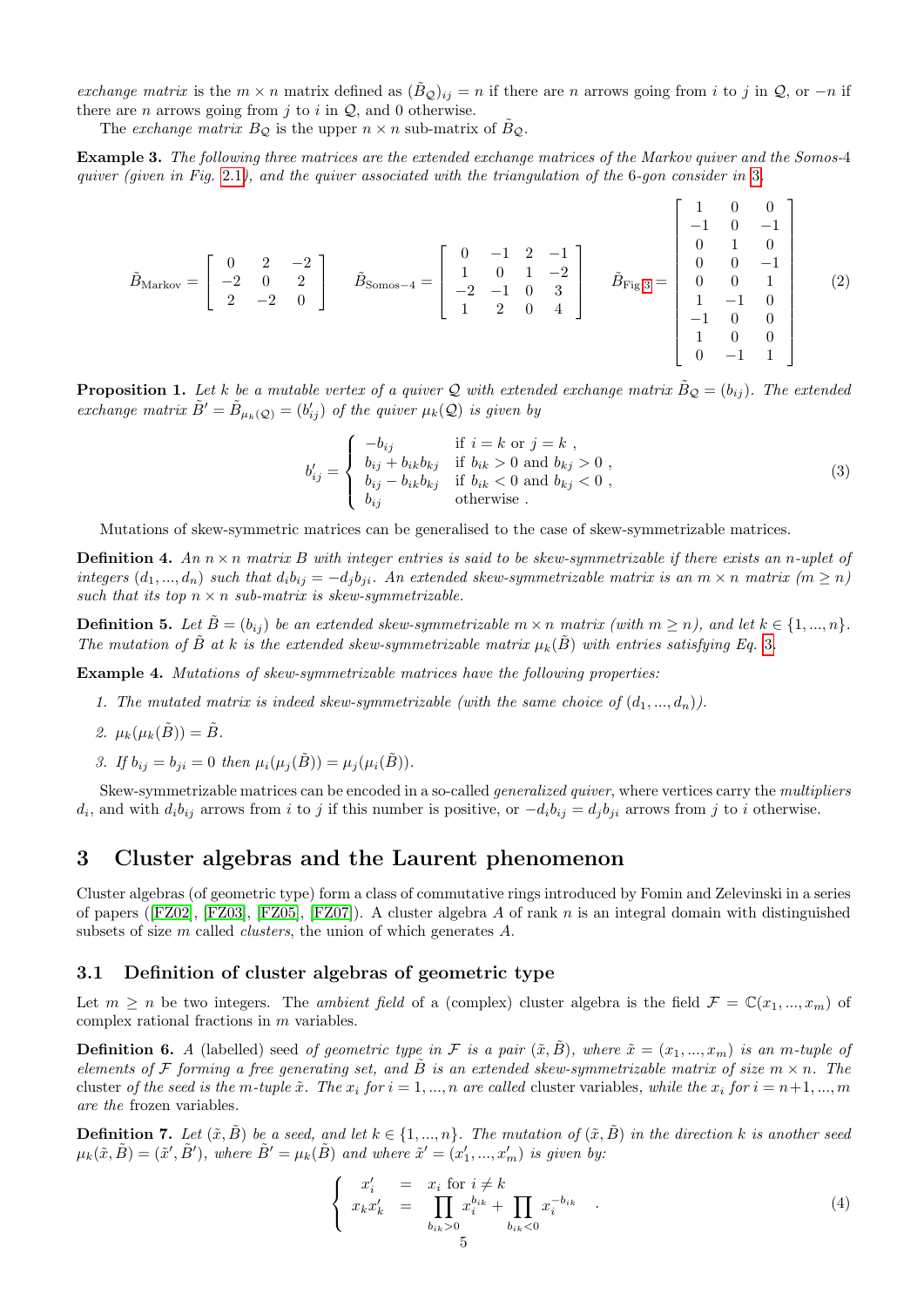Let  $T_n$  be the n-valent regular tree, and label its edges by 1, ..., n in such a way that the n edges incident to a vertex all have different labels.

**Definition 8.** A seed pattern on  $T_n$  is an assignment  $(\tilde{x}(t), \tilde{B}(t))_{t \in T_n}$  of a labelled seed to each vertex of  $T_n$ , in such a way that the seeds corresponding to two neighbouring vertices linked by an edge carrying the label k are obtained from each other by mutation in the direction k.

Let  $\chi$  be the set of all cluster variables appearing in a seed pattern  $(\tilde{x}(t), B(t))_{t \in T_m}$ , and let  $R = \mathbb{C}[x_{n+1},...,x_m]$ be the ring generated over  $\mathbb C$  by the frozen variables  $x_{n+1},..., x_m$ .

**Definition 9.** The cluster algebra A of geometric type associated with the seed pattern  $(\tilde{x}(t), \tilde{B}(t))_{t \in T_m}$  is the R-subalgebra of F generated by all cluster variables:  $A = R[\chi]$ .

**Example 5.** 1. The tree  $T_1$  has exactly two vertices. There are only two seeds and two clusters:  $(x_1)$  and  $(x'_1)$ . The extended exchange matrix  $\ddot{B}$  is an column with m entries (the first one is necessarily 0 by antisymmetry). The relation in Eq. [4](#page-4-2) becomes

<span id="page-5-0"></span>
$$
x_1 x_1' = M_1 + M_2 \t\t(5)
$$

where  $M_1$  and  $M_2$  are monomials in the frozen variables. The cluster algebra is the  $\mathbb{C}[x_2, ..., x_m]$ -subalgebra of  $\mathcal{F} = \mathbb{C}(x_1, ..., x_m)$  generated by  $x_1$  and  $x'_1$  subject to Eq. [5](#page-5-0).

2. Any  $2 \times 2$  skew-symmetrizable matrix has the form

$$
\pm B(b,c) = \pm \left[ \begin{array}{cc} 0 & b \\ -c & 0 \end{array} \right]
$$

where b and c are two integers that are either strictly positive or equal to zero. A mutation applied to a matrix of this form merely changes its sign. Let  $A(b, c)$  be the cluster algebra corresponding to the seed pattern obtained form the matrix above. The case  $b = c = 0$  is not very interesting, hence we assume  $b, c > 0$ .

Let us start with a seed  $((x_1, x_2), B(b, c))$ . A mutation in the direction 2 yields  $((x_1, x_2' =: x_3), -B(b, c))$ . Mutating again (this time in the direction 1), one gets  $((x_4 := x'_1, x_3), B(b, c))$ , and so on, and so forth. The cluster variables hence fit in a sequence  $(..., x_1, x_2, x_3, ...)$ . The exchange relation is:

<span id="page-5-1"></span>
$$
x_{k-1}x_{k+1} = \begin{cases} x_k^c + 1, & k \text{ even} \\ x_k^b + 1, & k \text{ odd} \end{cases}
$$
 (6)

,

(a) In the case of  $\mathcal{A}(1,1)$  (called the cluster algebra of type  $A_2$ ), Eq. [6](#page-5-1) gives the following 5-periodic sequence of cluster variables:

..., 
$$
x_1
$$
,  $x_2$ ,  $\frac{x_2+1}{x_1}$ ,  $\frac{x_1+x_2+1}{x_1x_2}$ ,  $\frac{x_1+1}{x_2}$ ,  $x_1$ ,  $x_2$ , ...

- (b) In the cases of  $\mathcal{A}(1,2)$  (type  $B_2$ ) and of  $\mathcal{A}(1,3)$  (type  $G_2$ ), one can easily see that the sequence is periodic as well.
- (c) The calculation of the first few terms of the sequence in the case of  $\mathcal{A}(1,3)$ , when restricting to  $x_1 =$  $x_2 = 1$ , yields:

<span id="page-5-2"></span>
$$
1, 1, 2, 3, 41, 937, 67, 21506, 321, 493697, \dots \tag{7}
$$

and it can be proven that the sequence is not periodic.

Remark 2. If the sequence of cluster variables is periodic one says that the corresponding cluster algebra is of finite type. This very specific type of cluster algebras has been completely classified in [\[FZ03\]](#page-15-7). Cluster algebras of finite type are in 1 : 1 correspondence with the Dynkin diagram of finite dimensional simple Lie algebras.

Note that the terms appearing in [7](#page-5-2) are all integers... while looking back at the recurrence equations [6,](#page-5-1) there were a priori no reason for it to be the case! This is called the Laurent phenomenon, and is a central and very interesting feature of cluster algebras.

### 3.2 The Laurent phenomenon

<span id="page-5-3"></span>Theorem 2. In a cluster algebra of geometric type, each cluster variable can be expressed as a Laurent polynomial with integer coefficients in the elements of any extended cluster. Moreover, frozen variables do not appear in the denominators of these Laurent polynomials.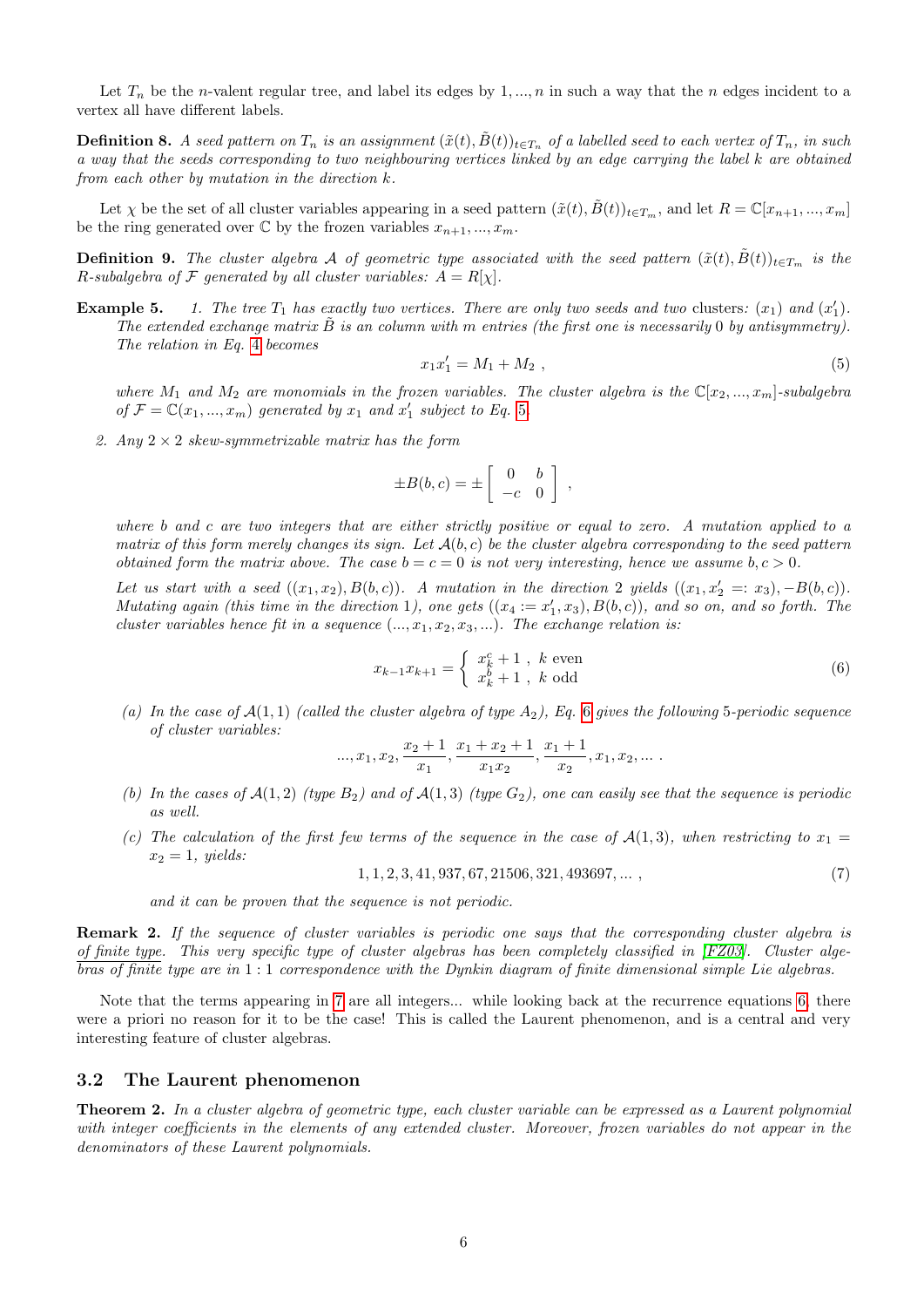Idea of the proof. Let  $t_0 \in T_n$  an (arbitrary) initial vertex, corresponding to the extended cluster  $(\tilde{x}_0, \tilde{B}_0)$ , with  $\tilde{x}_0 = (x_1, ..., x_m)$  and  $\tilde{B}_0 = (b_{ij})_{m \times n}$ . Let  $t \in T_n$  be an (arbitrary) vertex, and  $x \in x(t)$  a cluster variable at t. Our goal is to prove that t can be expressed as a Laurent polynomial in the cluster variables in  $\tilde{x}_0$ .

To that purpose, let

$$
t_0 \xrightarrow{\qquad j} t_1 \xrightarrow{k} t_2 \xrightarrow{\qquad \qquad \cdots} t \tag{8}
$$

be the unique path in  $T_n$  connecting  $t_0$  to t, and let d be its length. The proof is an induction on d.

Initialisation:  $(d = 1, 2)$  trivial, from the mutation formulae.

Heredity: one can distinguished two cases, whether  $b_{jk} = b_{kj} = 0$  or  $b_{jk}b_{kj} < 0$ . The second case is harder and longer, even if the ideas are more or less the same in both cases. Subsequently we are only going to prove the first one here in order to give a taste of the proof without reaching a pain threshold, and refer to [\[FWZ\]](#page-15-0) for the rest of the proof.

Hence let us assume now, that we are in the following situation:

$$
t_3 \xrightarrow{k} t_0 \xrightarrow{j} t_1 \xrightarrow{k} t_2 \tag{9}
$$

By assumption, at  $t_0$  one has  $\mu_j \circ \mu_k = \mu_k \circ \mu_j$ , hence each of the seeds at  $t_1$  and  $t_3$  is at a distance  $d-1$  away from a seed containing x. By induction, x is Laurent polynomial in  $\tilde{x}(t_1) = (x_1, ..., x'_j, ..., x_m)$  - where  $x'_j = \frac{M_1 + M_2}{x_j}$ with  $M_1$  and  $M_2$  two polynomials in  $(x_1, ..., x_m)$ , and also in  $\tilde{x}(t_3) = (x_1, ..., x'_k, ..., x_m)$  - where  $x'_k = \frac{M_3 + M_4}{x_k}$ , with  $M_3$  and  $M_4$  two polynomials in  $(x_1, ..., x_m)$ .

All the possible non-monomial factors in the expression of x in terms of the variables in  $\tilde{x}(t_0)$  have to come from  $M_1 + M_2$  (resp.  $M_3 + M_4$ ) in the first (resp. second) computation. Were  $M_1 + M_2$  and  $M_3 + M_4$  coprime, these non-monomial factors would necessarily be trivial, however this co-primality condition does not hold in general.

Hence let us ass a frozen variable  $x_{m+1}$  in such a way that  $b_{j,m+1} = 1$  and all other  $b_{j,m+1} = 0$ . Then  $M_1 + M_2$ is a binomial which as degree 1 in  $x_{m+1}$ , hence it is irreducible. It can moreover not divide  $M_3 + M_4$  since the latter does not depend on  $x_{m+1}$ . Hence the argument go through, and we retrieve the case we are interested in by specializing  $x_{m+1}$  to 1.

# 3.3 A few applications in Number Theory

#### 3.3.1 The Somos-4 sequence

Consider the Somos-4 quiver given in Fig. [2.1,](#page-2-0) and recall the result [2.](#page-0-0) in Ex. 2. Let us start with a seed  $(\tilde{x}, \tilde{B})$ where each cluster variable  $x_1, x_2, x_3, x_4$  corresponds to a vertex of the Somos-4 quiver, and with exchange matrix corresponding to the latter. Mutation in the direction 1 yields the seed  $(\tilde{x}', \tilde{B}')$ , where  $\tilde{x}' = (x_5 := x'_1, x_2, x_3, x_4)$ satisfies:

<span id="page-6-0"></span>
$$
x_5x_1 = x_2x_4 + x_3^2 \t\t(10)
$$

 $\Box$ 

and where  $\tilde{B}'$  is exactly  $\tilde{B}$ , up to permutation of the indices of its rows and columns. Namely, if one permutes according to  $i' \leftarrow i+1$ , then the seeds  $((x_2, x_3, x_4, x_5), \tilde{B}')$  and  $(\tilde{x}, \tilde{B})$  are exactly the same. This procedure can be repeated again and again, yielding  $x_6, x_7, \ldots$  and eventually a sequence whose recurrence relation generalizes Eq. [10:](#page-6-0)

<span id="page-6-1"></span>
$$
x_{n+4}x_n = x_{n+1}x_{n+3} + x_{n+2}^2 \t{11}
$$

The Somos-4 sequence is defined as the sequence satisfying Eq. [11,](#page-6-1) with initial condition  $x_1 = x_2 = x_3 = x_4 = 1$ .

Remark 3. Theorem [2](#page-5-3) implies that all the terms in this sequence are in fact integers since there are Laurent polynomials in  $x_1, x_2, x_3, x_4$ .

#### 3.3.2 Euler's counterexample of the primality of Fermat numbers

A long time ago Fermat conjectured that all the numbers of the form  $F_n = 2^{2^n} + 1$  are primes. This was shown to be false by Euler in 1732, since  $F_5$  decomposes as:

$$
F_5 = 2^{32} + 1 = 641 \cdot 6700417.
$$

This result can be presented as a corollary of Theorem [2,](#page-5-3) as follow. Consider the initial seed:

$$
\tilde{\sigma} = \left(\tilde{x} = (x_1, x_2, x_3), \tilde{B} = \begin{bmatrix} 0 & 4 \\ -1 & 0 \\ 1 & -3 \end{bmatrix}\right) . \tag{12}
$$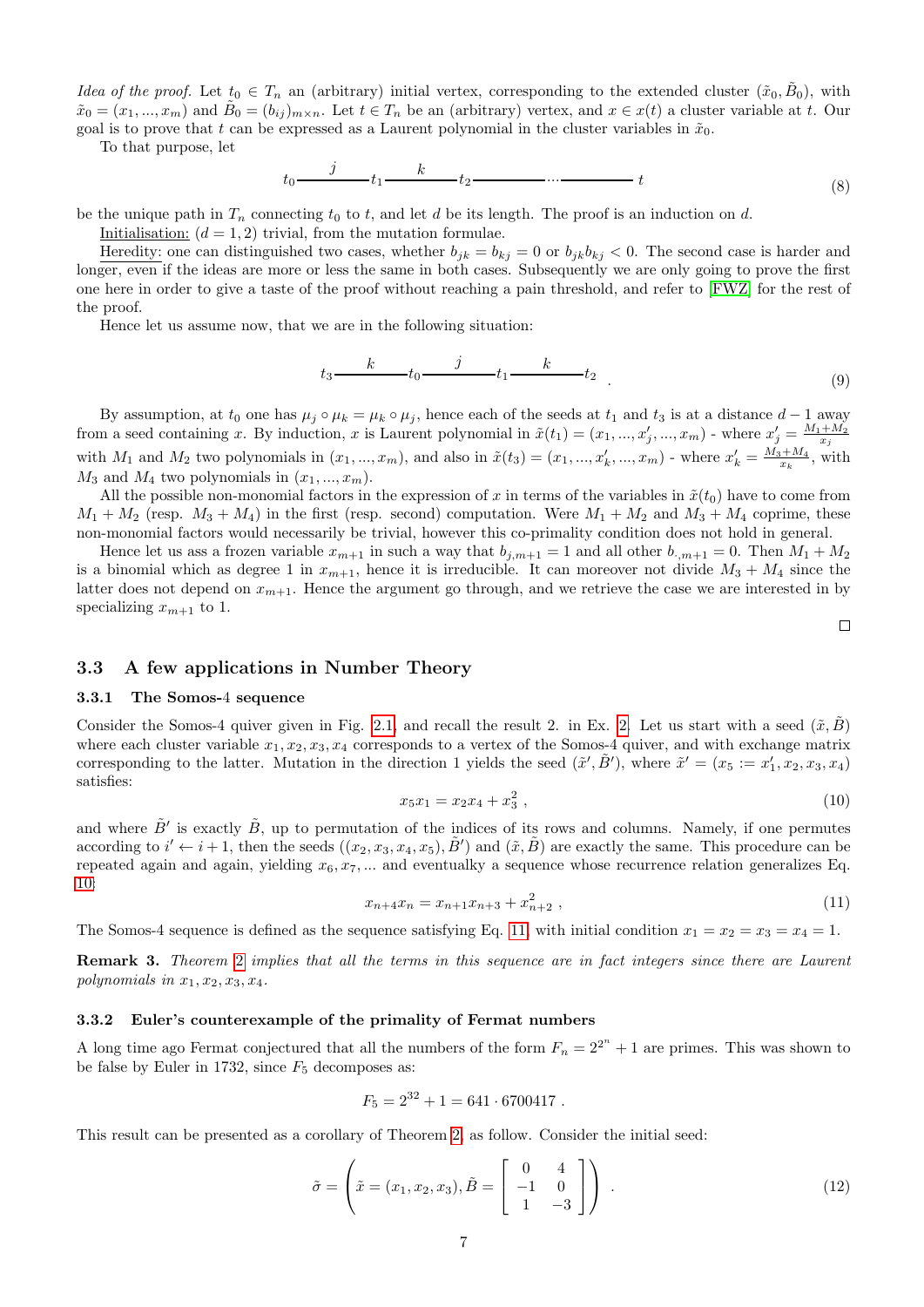We are going to specialize to  $(x_1, x_2, x_3) = (3, -1, 16)$ . Mutation in the direction 1 yields a new cluster variable  $x'_1$ which satisfies  $x_1' x_1 = x_2 + x_3$ , hence  $(x_1', x_2, x_3)$  specializes to  $(5, -1, 16)$ . Theorem [2](#page-5-3) then states that any cluster variable that can be obtained by repeated mutations on one of these two seeds is an integer, possibly divided by a power of 5, AND an integer, possibly divided by a power of 3, hence it has to be an integer. Now, one can check that the seed  $\mu_1\mu_2\mu_1\tilde{\sigma}$  is:

$$
\left(\tilde{x} = (-128, -641, 16), \tilde{B} = \begin{bmatrix} 0 & -4 \\ 1 & 0 \\ 0 & -1 \end{bmatrix}\right) ,
$$
\n(13)

hence applying  $\mu_2$  once again, we get a new cluster variable x such that  $-641x = 2^{7\cdot 4} \cdot 16 + 1 = F_5$ , proving Euler's result.

#### 3.3.3 Markov's numbers and unicity conjecture

Consider again Markov's quiver on the left of Fig. [2.1.](#page-2-0) Since it is invariant under mutations, exchange relations will always be of the form  $x'_i x_i = x_j^2 + x_k^2$ , for all possible choices of i, j and k such that  $\{i, j, k\} = \{1, 2, 3\}$ . Observe that if a cluster  $(x_1, x_2, x_3)$  satisfies the (Diophantine) equation

<span id="page-7-0"></span>
$$
3x_1x_2x_3 = x_1^2 + x_2^2 + x_3^2 \t\t(14)
$$

then the image of this cluster under any mutation is also a solution. If one starts with the specialization  $(1, 1, 1)$ , one gets an (a priori) infinite sequence of triples of integers that all satisfy this equation.

Eq. [14](#page-7-0) is called the Markov equation, and a triple which is solution is called a Markov triple. It can be shown that any Markov triple appears as the image, under multiple mutations, of the original cluster  $(1, 1, 1)$ .

Markov's uniqueness conjecture is that, given any Markov number c (an integer appearing in a triple solution to Eq. [14\)](#page-7-0), there is a unique triple, solution to Eq. [14,](#page-7-0) whose maximal element is  $c$  (up to permutations).

### 3.4 Y -patterns

The following result is about Laurent polynomials that appear as the ratio of the two terms on the right-hand side of exchange relations (Eq. [4\)](#page-4-2). An interesting fact is that the way these polynomials change under mutation only depends on the exchange matrix and not on the extended one.

Let  $(\tilde{x} = (x_1, ..., x_n, x_{n+1}, ..., x_m), \tilde{B} = (b_{ij})$  and  $(\tilde{x}' = (x'_1, ..., x'_n, x'_{n+1}, ..., x'_m), \tilde{B}' = b'_{ij})$  be two extended seeds related by mutation at k. We define the tuples  $\tilde{y} = (y_1, ..., y_n)$  and  $\tilde{y} = (y'_1, ..., y'_n)$  by:

$$
y_j = \prod_{i=1}^{m} x_i^{b_{ij}}, \ y'_j = \prod_{i=1}^{m} (x'_i)^{b_{ij}}
$$
\n(15)

**Proposition 2.** One has the following transformations properties for the  $y$ 's:

<span id="page-7-1"></span>
$$
y'_{j} = \begin{cases} y_{k}^{-1} & \text{if } k = j, \\ y_{j}(y_{k}+1)^{-b_{kj}} & \text{if } j \neq k \text{ and } b_{kj} \leq 0, \\ y_{j}(y_{k}^{-1}+1)^{-b_{kj}} & \text{if } j \neq k \text{ and } b_{kj} \geq 0. \end{cases}
$$
 (16)

*Proof.* Consider the case  $i = k$ . Then

$$
y'_{k} = \prod_{i} (x'_{i})^{b'_{ik}} = \prod_{i \neq k} x_{i}^{b'_{ik}} = \prod_{i \neq k} x_{i}^{-b_{ik}} = y_{k}^{-1}
$$
\n(17)

What remains of the checks are likewise easy calculations.

**Definition 10.** A Y-seed of rank n in a field  $\mathcal F$  is a pair  $(Y, B)$ , with Y an n-tuple of elements of  $\mathcal F$ , and B is a skew-symmetrizable  $n \times n$  matrix (with integer entries). Two Y-seeds  $(Y, B)$  and  $(Y', B')$  are said to be related through a mutation in the direction k if  $B' = \mu_k(B)$  and Y' and Y' are related via Eq. [16](#page-7-1).

**Definition 11.** A Y-pattern of rank n is a collection of Y-seeds  $(Y(t), B(t))_{t \in T_n}$  labelled by the vertices of an n-regular tree, such that the Y -seeds on two neighbouring vertices linked by an edge carrying the label k are related through a mutation in the direction k.

There are some subtleties concerning Y-patterns but we cowardly refer instead to [\[FWZ\]](#page-15-0) instead of spending time on that matter ourselves. The definition of cluster ensembles (and varieties) by V. Fock and G. Goncharov, to which we now turn, includes an object (the  $\mathcal{X}\text{-space}$ ) which resembles Y-patterns very much.

 $\Box$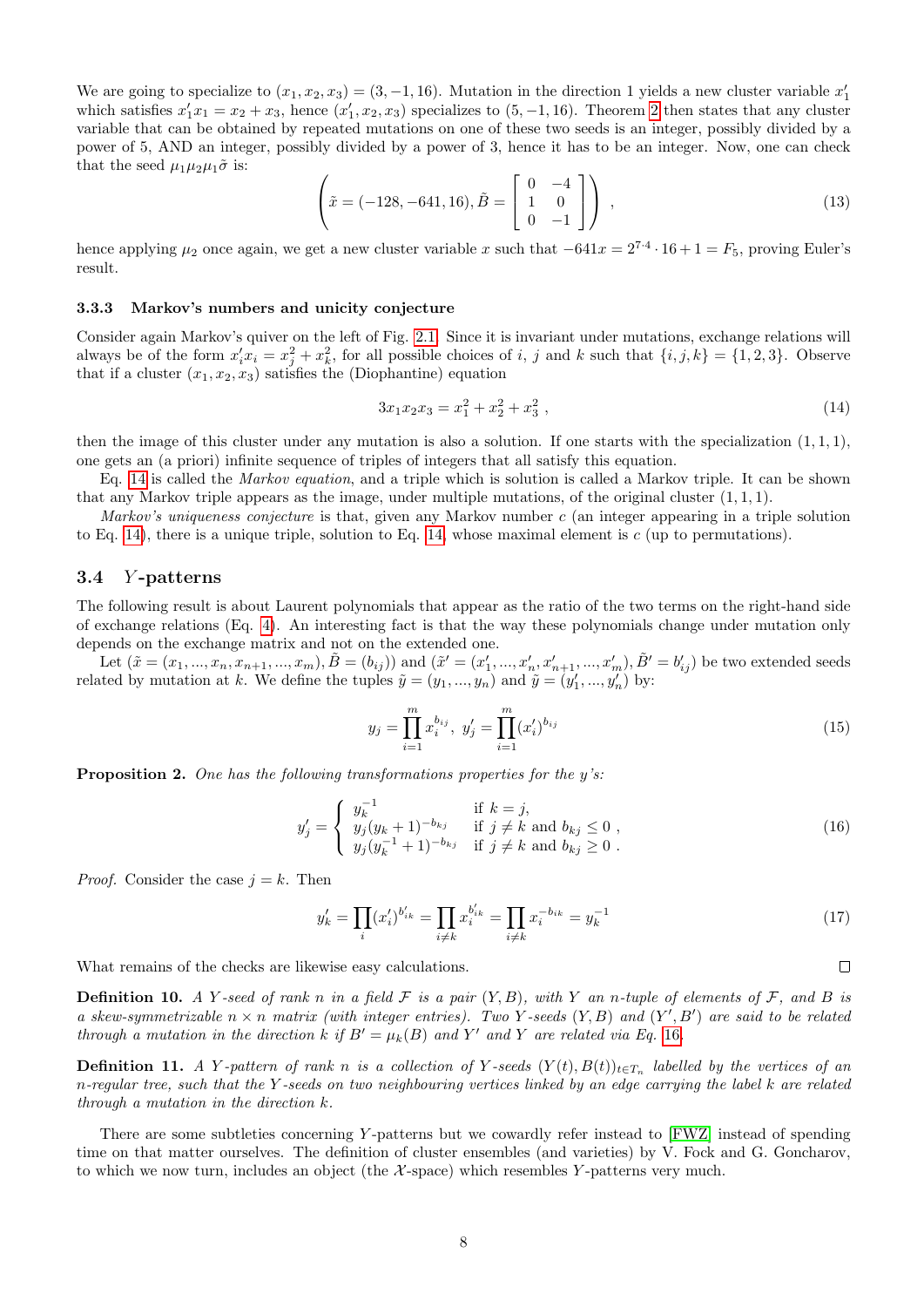# 4 Cluster ensembles and cluster varieties

## 4.1 Motivations

Cluster algebras surely have a lot to do with total positivity. In [\[FG09\]](#page-15-2), V. Fock and A. Goncharov defined and studied the properties of *cluster ensembles*, which form some kind of algebro-geometric counterpart to the algebraic structures defined in the previous section.

Instead of presenting the definitions in all generalities as it is the case in [\[FG09\]](#page-15-2), we will restrict to the complex case.

The multiplicative algebraic group over  $\mathbb{C}$  (denoted  $\mathbb{G}_m(\mathbb{C})$ ) is the affine algebraic group  $\mathbb{C}^\times$  (with the Zariski topology). The ring of regular functions on  $\mathbb{G}_m(\mathbb{C})$  is  $\mathbb{C}[x,x^{-1}]$ . A product of multiplicative groups (over  $\mathbb{C}$ )  $\mathbb{G}_m(\mathbb{C})^n=\mathbb{C}^n$  is called a *split algebraic torus* (over  $\mathbb{C}$ ). It is an abelian group and an algebraic variety, and the two structure are compatible (in the sense that the group operations are morphisms of algebraic varieties).

A split algebraic torus H has special regular functions called characters, which are the group morphisms from H to  $\mathbb{C}^{\times}$ . Elements of Hom $(\mathbb{C}^{\times}, H)$  are referred to as *cocharacters*.

**Definition 12.** A rational function  $f \in \mathbb{C}(x, x^{-1})$  is positive if it belongs to the semi-field generated by the characters of H. Equivalently, it is positive if it can be written  $f = f_1/f_2$  for  $f_1$  and  $f_2$  two linear combinations of characters with positive integral coefficients. A positive rational map between two split tori  $H_1$  and  $H_2$  is a rational map  $f: H_1 \to H_2$  such that  $f^*$  induces a homomorphism of semifields of positive rational functions.

Let Pos be the category where objects are split algebraic tori and maps are positive rational maps.

Definition 13. A groupoid is a category where all morphisms are isomorphisms (assuming that the set of morphisms between any two objects is not empty). The fundamental group of a groupoid is the automorphism group of any object in the category (it is well-defined only up to conjugation).

**Definition 14.** Let  $\mathcal G$  be a groupoid. A positive space is a functor

<span id="page-8-0"></span>
$$
\psi : \mathcal{G} \to \text{Pos} \tag{18}
$$

Remark 4. This definition of positive spaces makes it possible to speak of points of a positive space with values in a semi-field. Indeed everything we have just done can be defined not only over  $\mathbb C$  but over any ring, and also over semi-fields such as the tropical ones.

In pedestrians terms, we defined geometric objects using algebraic operations that only involve adding, multiplying and taking quotients, but never subtracting. These objects can therefore be defined over any algebraic structure where these operations exist. Any ring (even  $\mathbb{Z}$ ) works, however the rational functions on the corresponding object will be naturally defined on a field of fractions over Q.

A semi-field is a set P equipped with operations of addition and multiplication, such that addition is commutative and associative, multiplication makes P an abelian group, and multiplication is distributive with respect to addition. For instance:

- the set  $\mathbb{R}_+$  with usual addition and multiplication,
- the tropical semi-field associated with  $\mathbb{Z}, \mathbb{Q}$  or  $\mathbb{R}$ , respectively denoted  $\mathbb{Z}^t, \mathbb{Q}^t$  and  $\mathbb{R}^t$ , with multiplication  $a \otimes b = a + b$  the usual addition and addition the max, that is,  $a \oplus b = \max(a, b)$ .

Given a split torus H (here consider over  $\mathbb{Z}$ ) and a semi-field P, the set of P-valued points of H is defined as

$$
H(P) := X_*(H) \otimes_{\mathbb{Z}} P , \qquad (19)
$$

with  $X_*(H)$  the group of cocharacters of H and the tensor product is with the abelian group defined by the semi-field P.

**Definition 15.** Given a positive space X, there is a unique set  $\mathcal{X}(P)$  of P-points of H, defined as the disjoint union of the P-points of the split tori in the image of the functor  $\mathcal{X}$ , modulo identifications given by the morphisms of the groupoid.

**Definition 16.** An important point of Eq. [18](#page-8-0) is that through the functoriality of a positive space, every isomorphism  $\alpha \to \beta$  in the groupoid induces a birational isomorphism  $H_{\alpha} \dashrightarrow H_{\beta}$ , i.e. an actual isomorphism between an open dense subset of  $H\alpha$  and an open dense subset of  $H_\beta$ .

Subsequently one can glue these algebraic split tori (the H<sub>α</sub>) of the same rank (because of the isomorphisms) together, along open dense subsets. Starting with a positive space  $\mathcal X$ , the result of this procedure gives a prescheme  $\mathcal{X}^*$  (not a scheme because it is not necessarily separable).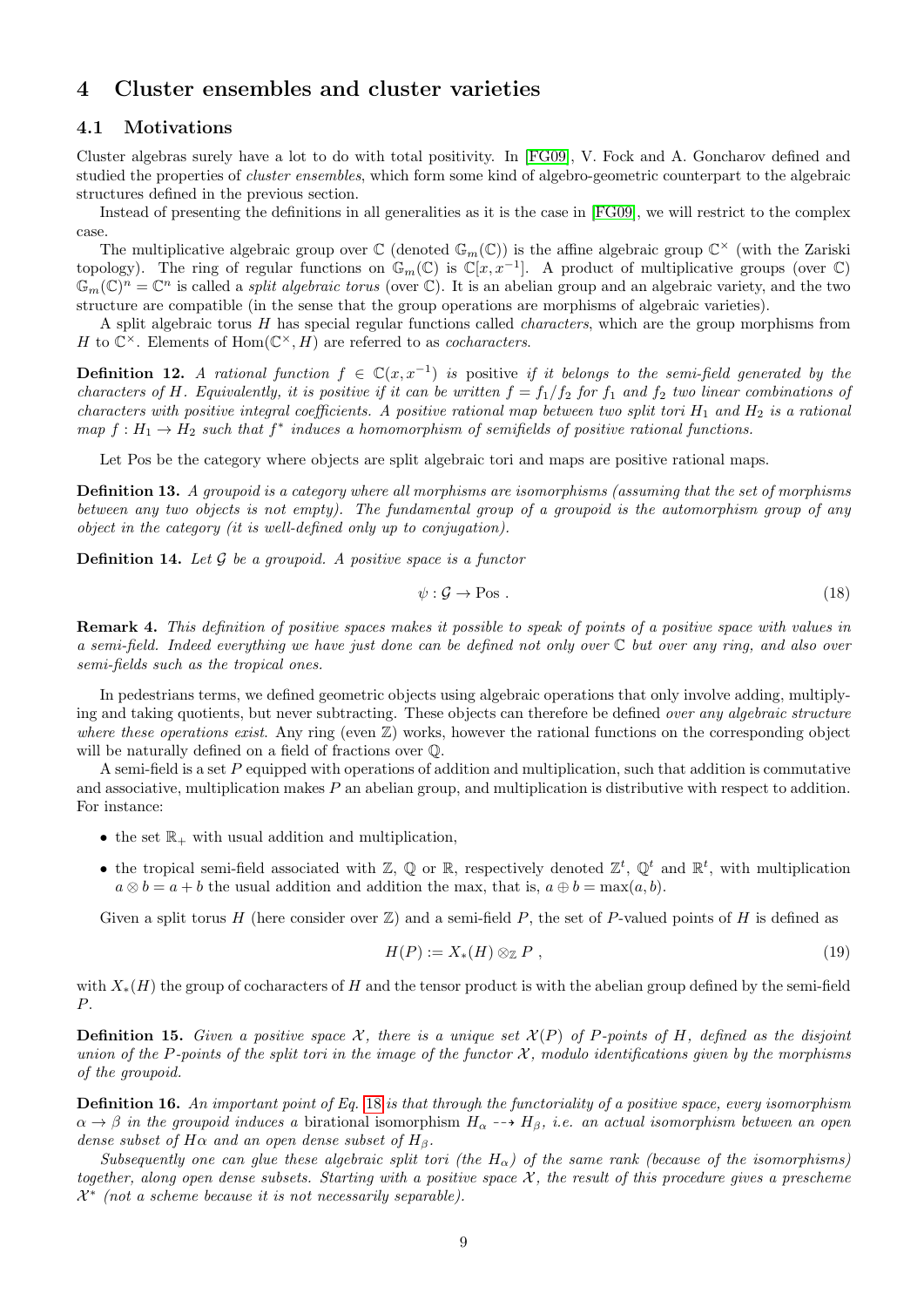### 4.2 Definition of the cluster ensembles

#### 4.2.1 Seeds and cluster tori

**Definition 17.** A seed is a quadruple  $(\Lambda, (*, *), \{e_i\}, \{d_i\})$ , where:

- i)  $\Lambda$  is a lattice (a free abelian group),
- ii)  $(*, *)$  is a skew-symmetric Q-valued bilinear form on  $\Lambda$ ,
- iii)  $I = \{e_i\}$  is a basis of the lattice  $\Lambda$ , and  $I_0$  is a subset of I containing the frozen basis vectors,
- iv)  $\{d_i\}$  are positive integers assigned to the basis vectors, such that  $\epsilon_{ij} := (e_i, e_j) d_j \in \mathbb{Z}$  unless  $i, j \in I_0 \times I_0$ .

A lattice  $\Lambda$  gives rise to a split algebraic torus  $\mathcal{X}_{\Lambda} = \text{Hom}(\Lambda, \mathbb{G}_m)$ . An element  $v \in \Lambda$  provides a character  $X_v$ whose value on a  $x \in \mathcal{X}_\Lambda$  is  $x(v)$ . The category of finite rank lattices and the category of split algebraic tori are dual to each other.

An element a of the dual lattice  $\Lambda$  gives rise to a cocharacter  $\phi_a : \mathbb{G}_m \to \text{Hom}(\Lambda, \mathbb{G}_m)$ . If F is a field, on the level of F points  $\phi_a(f)$  is the homomorphism  $v \to f^{a(v)}$ .

**Definition 18.** The seed X-torus is the split algebraic torus Hom( $\Lambda$ ,  $\mathbb{G}_m$ ). It carries a natural Poisson structure provided by the form  $(*, *)$ :

$$
\{X_v, X_w\} = (v, w)X_v X_w \tag{20}
$$

The basis  $\{e_i\}$  provides cluster X-coordinates  $\{X_i\}$ . The latter form a basis in the group of characters of  $\mathcal{X}_\Lambda$ .

Let  $\{f_i\}$  be the *quasi-dual basis* defined by  $f_i = d_i^{-1}e_i$  for all i, and let  $\Lambda^\circ \subset \Lambda^* \otimes_{\mathbb{Z}} \mathbb{Q}$  be the lattice generated by the  $f_i$ .

**Definition 19.** The seed A-torus is the split algebraic torus  $A_\Lambda = \text{Hom}(\Lambda^\circ, \mathbb{G}_m)$ . The basis  $\{f_i\}$  provides cluster A-coordinates  $\{A_i\}$ . There is a natural closed two-forms  $\Omega$  on the torus  $A_\Lambda$ .

The two structure are of course not unrelated, since the following map of lattices:

<span id="page-9-0"></span>
$$
p^* : \Lambda \to \Lambda^\circ
$$
  
\n
$$
v \mapsto \sum_j (v, e_j) e_j^* = \sum_j (d_j(v, e_j)) f_j
$$
\n(21)

yields, by the isomorphism of categories mentioned above, a homomorphism of seed tori  $p : A_{\Lambda} \to \mathcal{X}_{\Lambda}$ .

**Proposition 3.** The fibers of p are the leaves of the null-foliation of the closed 2-form  $\Omega$ . The image  $p(A_{\Lambda})$  is a symplectic leaf of the Poisson structure on  $\mathcal{X}_\Lambda$ , and the symplectic structure on  $p(\mathcal{A}_\Lambda)$  induced by  $\Omega$  coincides with the one induced by restriction of the Poisson structure.

#### 4.2.2 Cluster transformations

Let us denote  $\epsilon_{ij} = d_j \cdot (e_i, e_j)$ . It is a non-symmetric bilinear form on  $\Lambda$  called the *exchange function*. Lots of objects evoked above admit quite nice expressions with the help of this exchange function; it is the case of the Poisson structure on the  $X_{\Lambda}$  torus, for instance:

$$
\{X_i, X_j\} = \frac{\epsilon_{ij}}{d_j} X_i X_j \tag{22}
$$

and also of the 2-form  $\Omega$  on  $\mathcal{A}_{\Lambda}$ :

$$
\Omega = \sum_{i,j \in I} d_i \epsilon_{ij} d \log A_i \wedge d \log A_j \tag{23}
$$

Eventually, the homomorphism of Eq. [21](#page-9-0) satisfies:

$$
p^*X_i = \prod_{j \in I} A_j^{\epsilon_{ij}} \tag{24}
$$

For it is our destiny, let's state that there is a notion of mutation that maps a seed to a seed, and acts on the exchange function as follows:

$$
\epsilon'_{ij} = \begin{cases}\n-\epsilon_{ij} & \text{if } k \in \{i, j\}, \\
\epsilon_{ij} & \text{if } \epsilon_{ik}\epsilon_{kj} \leq 0, \ k \neq \{i, j\}, \\
\epsilon_{ij} + |\epsilon_{ik}| \epsilon_{kj} & \text{if } \epsilon_{ik}\epsilon_{kj} > 0, \ k \neq \{i, j\}.\n\end{cases}
$$
\n(25)

This transformation is involutive on the exchange function (but not necessarily on the basis, see [\[FG09\]](#page-15-2)).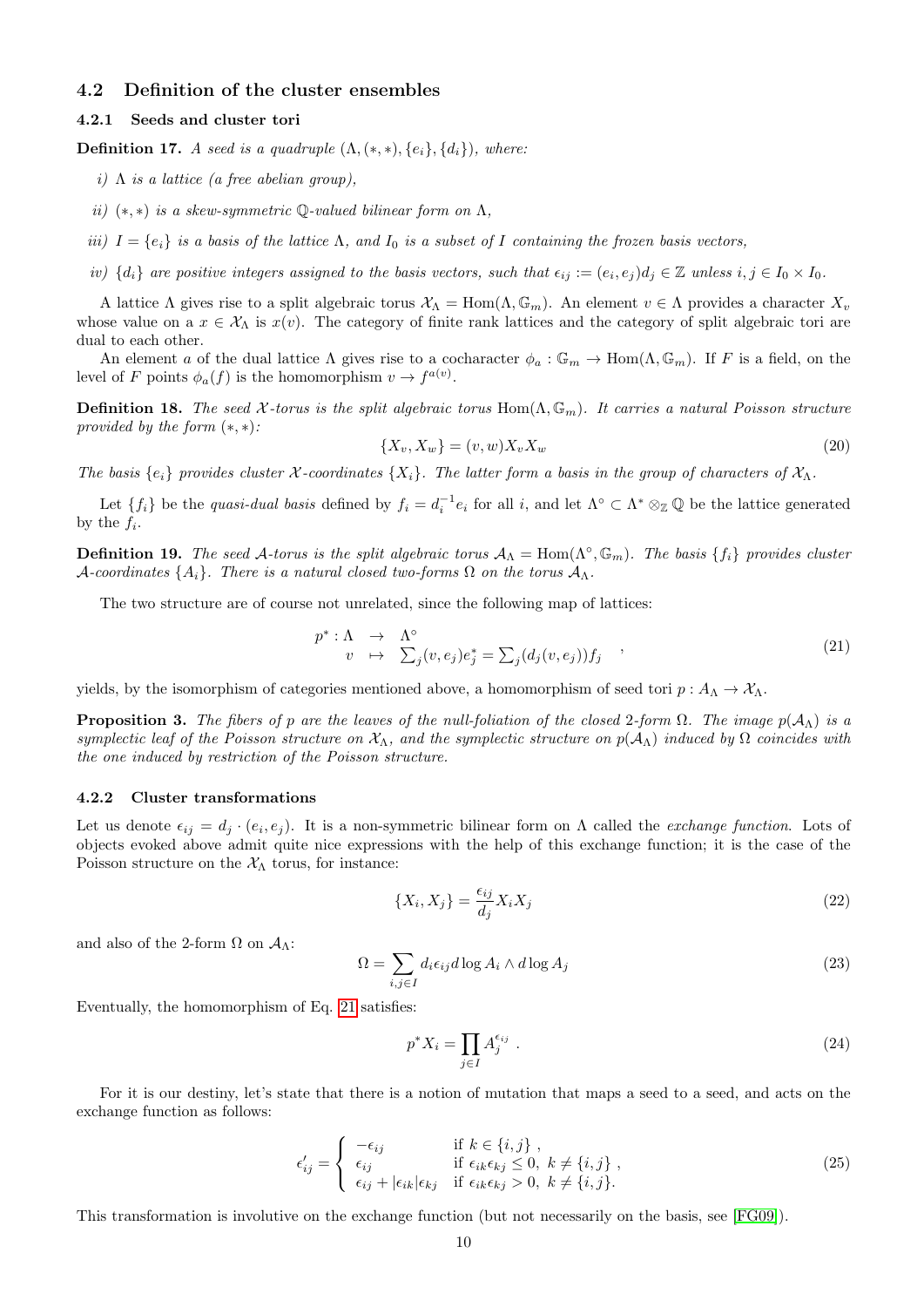Any seed mutation in the direction k induces a positive rational map between the corresponding seed  $\mathcal{X}$ - and A- tori. Let us denote  $X_i'$  (resp.  $A_i'$ ) the cluster coordinates on the seed torus  $\mu_k(\mathcal{X}_\Lambda)$  (resp.  $\mu_k(\mathcal{A}_\Lambda)$ ), and define:

$$
\mu_k^* X_i' := \begin{cases} X_k^{-1} & \text{if } i = k \\ X_i (1 + X_k^{\text{sgn}(\epsilon_{ik})})^{-\epsilon_{ik}} & \text{if } i \neq k \end{cases} \tag{26}
$$

$$
A_k \cdot \mu_k^* A'_k = \prod_{j: \epsilon_{kj} > 0} A_j^{\epsilon_{kj}} + \prod_{j: \epsilon_{kj} < 0} A_j^{-\epsilon_{kj}}; \ \mu_k^* A'_i = A_i \text{ for } i \neq k \ . \tag{27}
$$

A seed cluster transformation is a composition of seed isomorphisms and mutations. It gives rise to a cluster transformation of the corresponding seed  $\mathcal{X}$ - and  $\mathcal{A}$ - tori. We define the cluster modular groupoid  $\mathcal{G}_{|\sigma|}$  as the category whose objects are all the seeds equivalent to a given one  $\sigma$ , and where morphisms are the cluster transformations modulo the trivial ones. Eventually we have two positive spaces  $\mathcal{G}_{|\sigma|} \to \mathcal{X}_{|\sigma|}$  and  $\mathcal{G}_{|\sigma|} \to \mathcal{A}_{|\sigma|}$ , sharing the same coordinate groupoid.

### 4.3 Properties of cluster ensembles

Cluster ensembles have been studied by V. Fock and A. Goncharov in a series of articles, starting with the seminal [\[FG06\]](#page-15-10). They enjoy very interesting properties.

• Any cluster  $\mathcal{X}$ -variety admit a canonical non-ambiguous deformation quantization:

$$
\{\cdot,\cdot\} \to [\cdot,\cdot] \text{ s.t. } [f,g] = f \star g - g \star f \tag{28}
$$

for some deformed product  $\star$ .

- The 2-form  $\Omega$  on any cluster A-variety admits a motivic avatar.
- There are duality conjectures which roughly goes as follows. The positive regular functions on a cluster  $\mathcal{X}$ -(resp.  $\mathcal{A}$ -) variety form a cone, whose generators are parametrised by the corresponding tropical  $\mathcal{A}$ - (resp  $\mathcal{X}$ -) variety.

### <span id="page-10-0"></span>4.4 The moduli spaces  $\mathcal{M}_{0,n}$  and  $\text{Gr}_{2,m}$

Recall that the automorphisms of the Riemann sphere  $\mathbb{P}^1(\mathbb{C})$  form the group  $PSL_2(\mathbb{C})$  called the Möbius group.

**Definition 20.** The quotient of  $\mathbb{P}^1(\mathbb{C})^n$  by the diagonal action of the Möbius group is called the configuration space of n points on  $\mathbb{P}^1(\mathbb{C})$ , or moduli space of n points on  $\mathbb{P}^1(\mathbb{C})$ , and is denoted  $\mathcal{M}_{0,n}$ .



Figure 5: Four points on  $\mathbb{P}^1(\mathbb{C})$ .

The Riemann sphere is built as the compactification of  $\mathbb C$  with a point at infinity, denoted  $\infty$ . This description yields a coordinate system on  $\mathbb{P}^1(\mathbb{C}) = \mathbb{C} \cup \{\infty\}$ , on which  $PSL_2(\mathbb{C})$  acts as:

$$
\left(\begin{array}{cc} a & b \\ c & d \end{array}\right) : z \mapsto \frac{az+b}{cz+d} \quad . \tag{29}
$$

The group  $PSL_2(\mathbb{C})$  is 3-transitive: for any triple  $x_1, x_2$  and  $x_3$  of distinct points on  $\mathbb{P}^1(\mathbb{C})$ , there is a unique transformation in  $PSL_2(\mathbb{C})$  sending the triple  $(x_1, x_2, x_3)$  to  $(0, 1, \infty)$  (or any other reference triple).

Starting with four points on the sphere, and assuming that three of them are distinct, there is a transformation in  $\mathbb{P}^1(\mathbb{C})$  sending the latter to 0, 1, and  $\infty$  respectively. The position of the fourth point is an invariant of the configuration, the cross-ratio of four-points. It is the only invariant. If the four initial points have coordinate  $z_1, z_2, z_3$  and  $z_4$  in  $\mathbb{C} \cup \infty$ , the cross-ratio of the (ordered) quadruple can be expressed as

$$
r(x_1, x_2, x_3, x_4) = \frac{(x_1 - x_2)(x_3 - x_4)}{(x_2 - x_3)(x_4 - x_1)}.
$$
\n(30)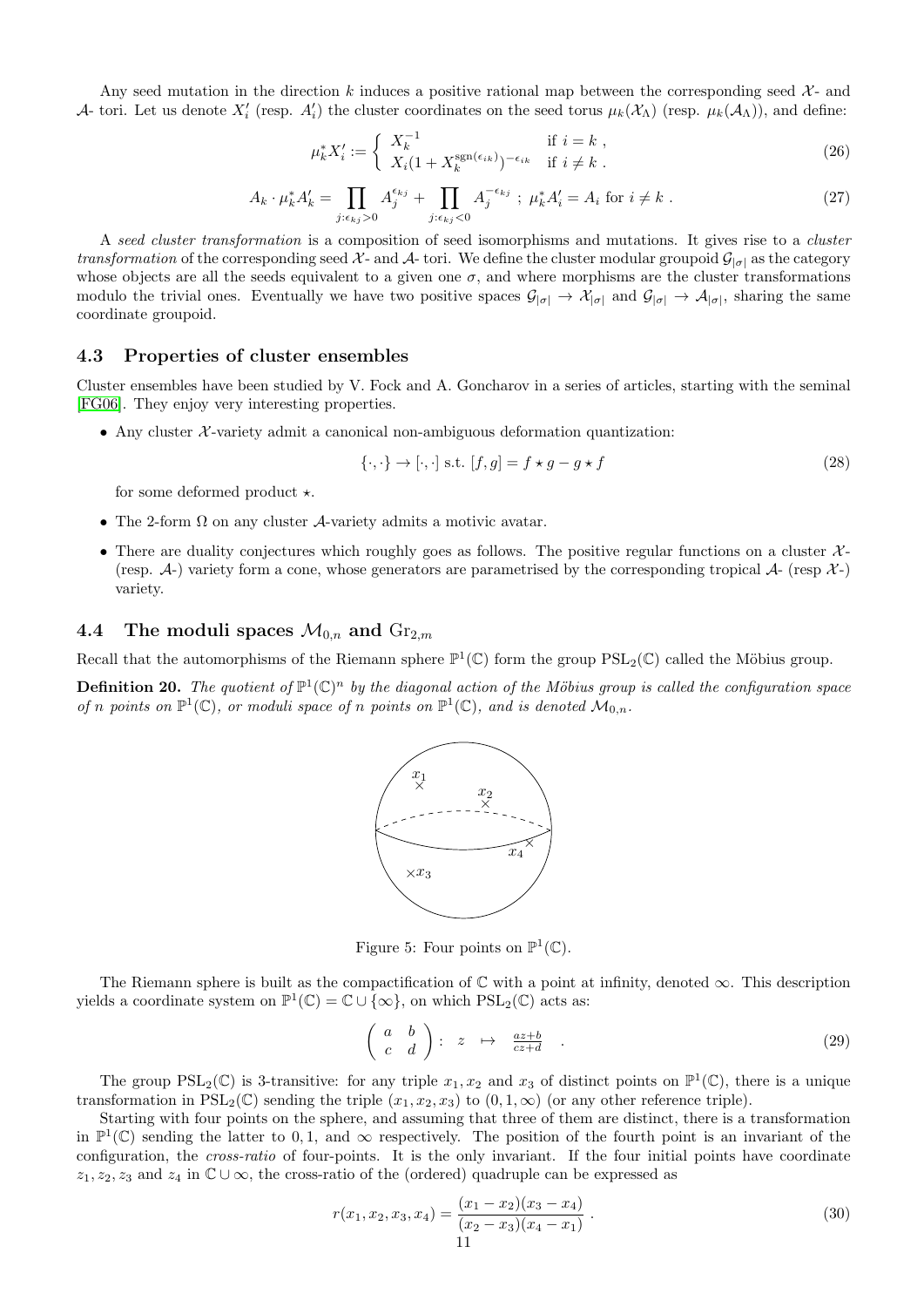The cross-ratio gives an isomorphism between the moduli space of four *ordered* points on  $\mathbb{P}^1(\mathbb{C})$ , and  $\mathbb{P}^1(\mathbb{C})$ .

In general, there is an action of the permutation group  $\mathfrak{S}_n$  on the moduli space of n points  $\mathcal{M}_{0,n}$ . As soon as one chooses a cyclic ordering of the points, this permutation group breaks down to  $\mathbb{Z}_n$ . Let us put the cyclically ordered  $n$  points on a circle, in such a way that the cyclic orientation coincides with the counter-clockwise orientation of the circle. Let us choose a triangulation of the resulting  $n$ -gon, and assign to each edge the cross-ratio of the four vertices (read in a counter-clockwise order) of the quadrilateral of which it is a diagonal, starting from one of the ends of the diagonal. This gives a parametrization of the moduli space of n ordered points on  $\mathbb{P}^1(\mathbb{C})$ .



Figure 6: A parametrization of the moduli space of six ordered points

Under a flip, these coordinates change as shown in Fig. [7.](#page-11-0) These transformations are called  $\mathcal{X}$ -mutation formulae.



<span id="page-11-0"></span>Figure 7: The  $X$  transformation rules.

### 4.5 (Classical) Teichmüller spaces of type  $\mathcal X$  and  $\mathcal A$

Let  $\Sigma_{g,n}$  be a topological surface obtained from the compact one of genus g be removing n points. An ideal *triangulation* of  $\Sigma_{g,n}$  is a maximal collection of isotopy classes of non-intersecting and non-self-intersecting arcs with endpoints the punctures.



Figure 8: Part of an ideal triangulation of  $\Sigma_{2,5}$ .

The topology of  $\Sigma_{g,n}$  constraints the possible triangulations. There are n punctures and any triangulation forms a cellular decomposition of  $\Sigma_{g,n}$  in which every 2-cell is a triangle. The Euler characteristic of  $\Sigma_{g,n}$  can be computed in terms of the triangulation data, and also in terms of the genus and  $n$ . That yields the result that every triangulation of  $\Sigma_{g,n}$  has  $6g - 6 + 3n$  edges. Similarly, the number of faces is always  $4g - 4 + 2n$ .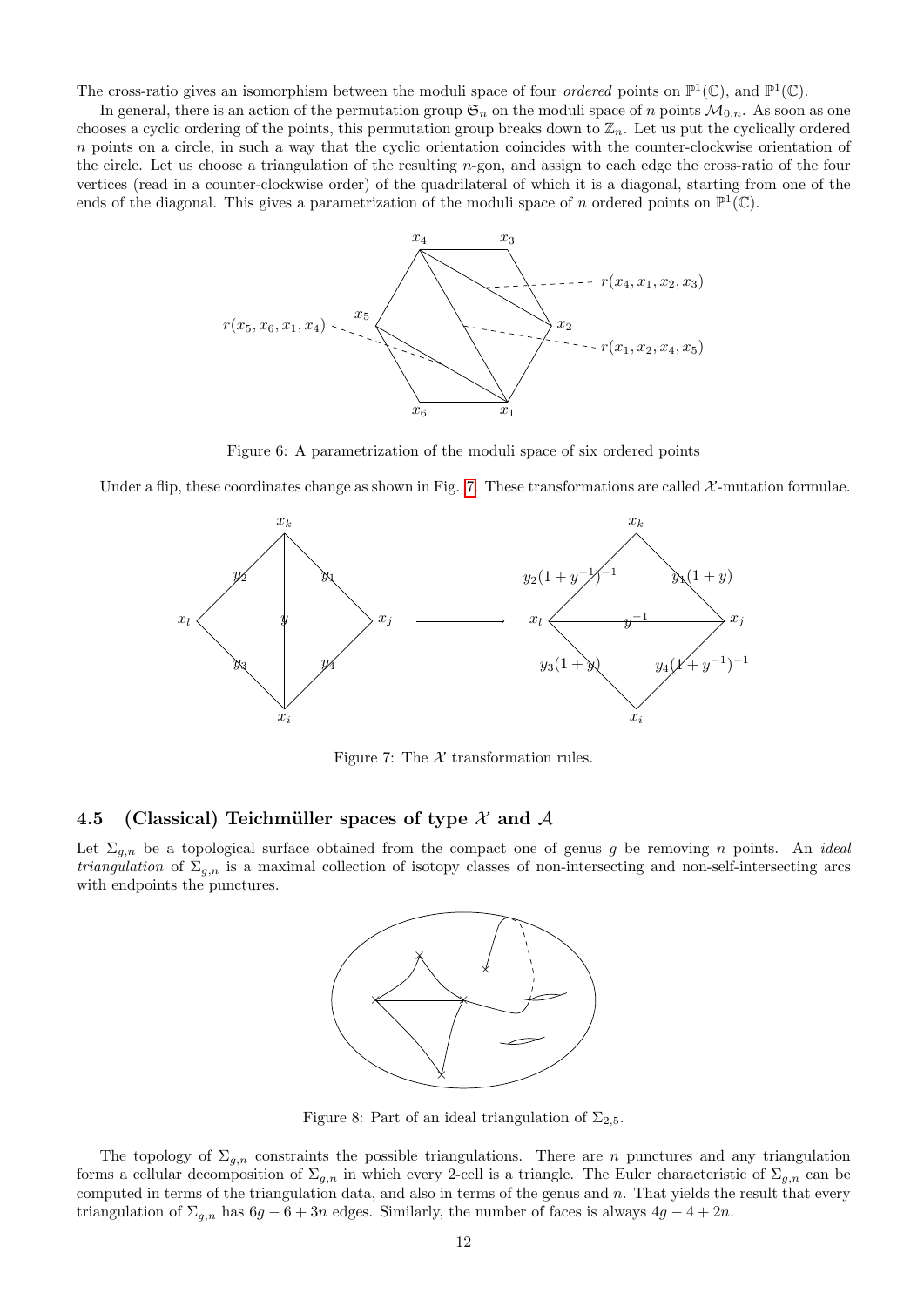**Definition 21.** The Teichmüller space of  $\Sigma_{g,n}$  is the space of hyperbolic metrics (equivalently, complex structures - this is Riemann's uniformisation theorem) on  $\Sigma_{q,n}$ , modulo all the diffeomorphisms in the connected component of identity.

Hyperbolic geometry enjoys some very nice properties such as the following.

Proposition 4. In any compact hyperbolic manifold, any non-trivial free homotopy class admits a unique geodesic representative.

This fact implies that in each isotopy class of arcs of a triangulation, there is a unique geodesic representative. Starting from the topological surface  $\Sigma_{g,n}$  together with an ideal triangulation, one can assume that the latter is geodesic as soon as one has chosen a hyperbolic structure on  $\Sigma_{a,n}$  (i.e. a point in the Teichmüller space of  $\Sigma_{a,n}$ ). We now present two versions of the Teichmüller space of a surface with boundary, following [\[FG07\]](#page-15-3).

#### 4.5.1 The Teichmüller  $\chi$ -space

Ideal hyperbolic triangles are quite rigid, in the sense that every hyperbolic triangle with geodesic sides of infinite length is isometric to the triangle T with vertices 0, 1 and  $\infty$  in the hyperbolic upper-half plane H. Moreover, there is a single degree of freedom assigned to the gluing of two hyperbolic triangles along an edge, called *shear parameter*. for it corresponds to shearing one triangle with respect to the other along their common edge.

Given a triangulated topological surface with punctures and a point in its Teichmüller (i.e. a class of hyperbolic metrics), one can choose a representative of this metric, and continuously deform the edges of the triangulation into geodesics for this metric. Through this procedure, every face of the triangulation becomes an ideal hyperbolic triangle, hence every edge carries a number which is the shear parameter of the two adjacent hyperbolic triangles.

**Proposition 5.** The set of these  $6g-6+3s$  shear parameters indexed by the edges of the triangulation parametrizes the Teichmüller  $\mathcal X$ -space of  $\Sigma_{g,n}$ .

Shear parameters can be expressed as cross-ratios, and as in Subsection [4.4,](#page-10-0) the transformation under a flip corresponds to  $X$  mutations, hence the name of this version of the Teichmüller space.

### 4.5.2 The Teichmüller  $A$ -space

There is different version of the Teichmüller called *decorated Teichmüller space*.

Definition 22. A horocycle at a puncture in a hyperbolic surface with punctures is the limit of a sequence of hyperbolic circles, as the centre of the latter approaches the puncture. Topologically, it is a loop circling around the puncture.

Consider a point in the Teichmüller space of the triangulated  $\Sigma_{g,n}$  and one of its hyperbolic representative. Deform the edges of the triangulation to geodesics. *Decorate* this surface by choosing a horocycle at each puncture. This decoration assigns a number to each edge of the triangulation: even if each geodesic is of infinite length, now that one has a horocycle at each puncture, one can measure the length of each geodesic arc from one intersection points with a horocycle to the other. This length is finite. This set of  $6g - 6 + 3s$  coordinates is called set of A coordinates since the corresponds to  $A$  mutations in the way it changes under a flip.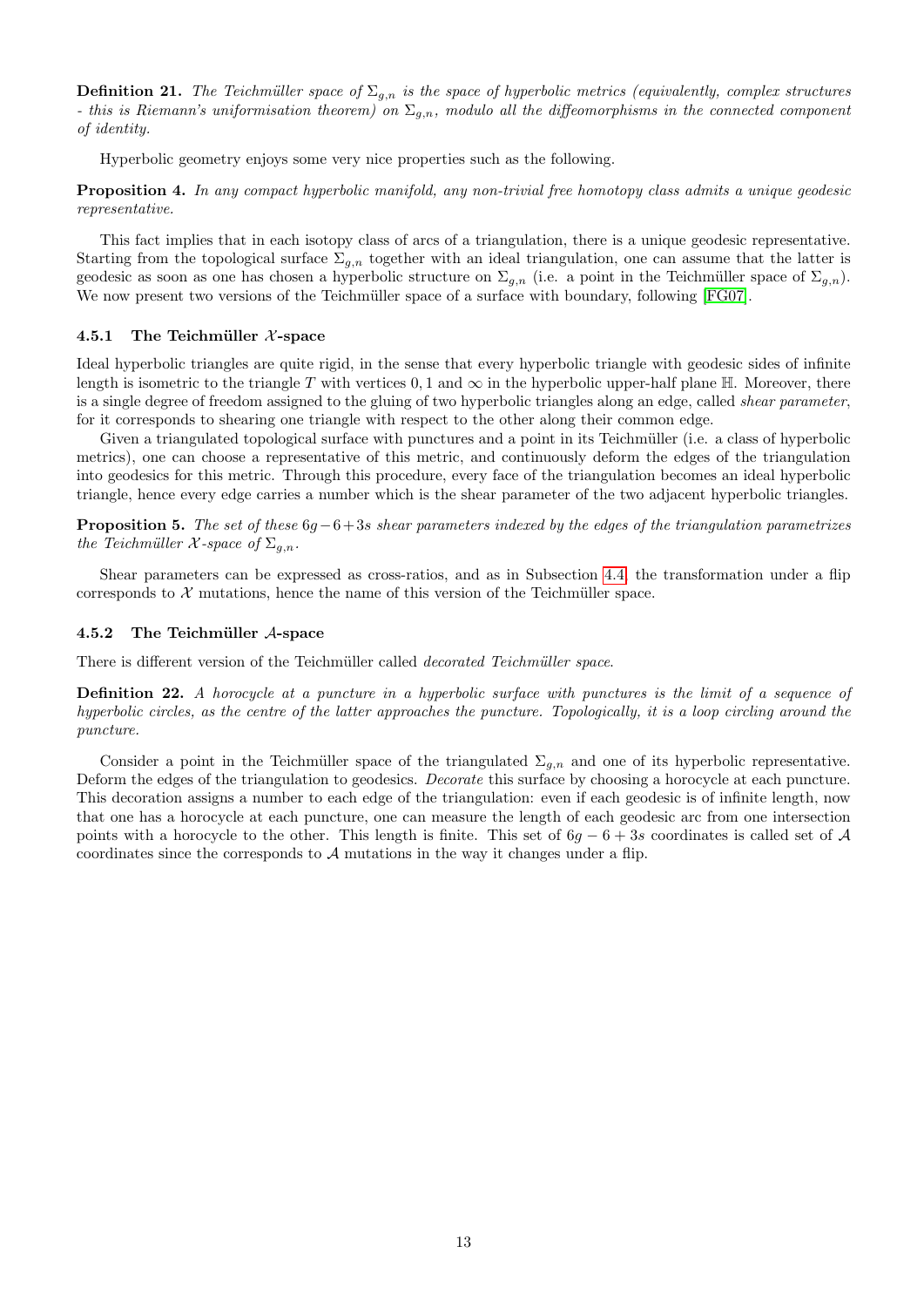# A Seiberg duality

There is a very nice occurrence of quiver mutations in physics, which goes under the name of Seiberg duality. The story roughly goes as follows.

### A.1 Perturbative and non-perturbative regimes in QFTs, renormalisation and QCD

It is commonly believed today that our Universe is governed by four fundamental forces: electromagnetism, the weak and strong nuclear forces, and gravity. At least for the first three of them, a formalism known as Quantum Field Theories (QFTs) has proven to be very useful and efficient in order to describe and predict phenomena, with an outstanding agreement between theoretical predictions (if any) and experimental results.

The mathematical structure of a d-dimensional QFT is the data of:

- a *d*-dimensional manifold  $M$ ,
- a set a *fields* which can for example be scalar functions on  $M$ , or sections of bundles over  $M$ , connections...,
- a functional of the fields called action, which determines the dynamics of the theory.

Special relativity can easily be implemented in the picture by restricting to theories symmetric under the relativistic Poincaré group. Making the theory a quantum one requires a notion of integration over a space of fields, or path integral. The latter is very difficult to define rigorously, especially in dimension greater than 2. Besides, there may also be some constants, on which the theory depends, such as masses assigned to the fields, charges, or coupling constants.

However, these constants are not truly constants, but instead they depend on some characteristic scales of the phenomena under consideration. This very important physical phenomenon is called renormalisation. For example, it is known (and experimentally verified) that the mass - or the charge - of a real-world electron depends on the energy scale at which one is considering this particle. As strange and obscure this idea might seem, it is essential to our current understanding of particle physics and everything arising from it.

Some theories have a very simple structure and describe free fields, which are non-interacting. These can be solved exactly. However, as soon as one is not considering free fields but interacting fields (which is always the case in real life), things get more complicated, and it is not as easy as in the free theory, to predict physical phenomena.

- If the theory is close to be free, it is said to be weakly coupled. In that case, powerful techniques known as perturbation theory (in the sense that one is perturbing the nice free theory) can be used to compute physical results. This is the most successful realm of quantum field theories; the place where some of the most precise results of all of physics history have been obtained. Interactions between light and matter at reasonable energies fit into this framework, for example.
- Otherwise, the theory is said to be *strongly coupled*. In general, it is very difficult say anything in that case.

The point is that the *coupling constants* that govern how not-free a theory is, also get renormalised in general. Hence the fact that a physical process can be easily described using the perturbative machinery, or not, depends on the characteristic energy scale of this process. This feature drastically impacts QCD (quantum chromodynamics), a successful QFT that aims to describe strong interactions.

Technically speaking, QCD is an SU(3)-gauge theory with fermionic matter. Physically speaking, it describes two types of particles: *gluons*, which mediate the strong interaction (there are eight different type of gluons), and quarks, some kind of electron-like particles, which interact via the strong force by exchanging gluons (and they are also electrically (and weakly) charged). There are six different types of quarks dubbed up, down, charm, strange, top and bottom. Quarks have masses, and there is a *single coupling constant* which expresses how intensely quarks couple to gluons. Actually, gluons can also self-couple, but luckily it is the same coupling constant that expresses how strong this self-coupling is.

The higher the energy (or the smaller the distance), and the more QCD looks like a free theory. At high-enough energies (for example, as one smashes two atom nuclei against each other), perturbation techniques efficiently describe strong interactions: the behaviour of quarks and gluons is closed to that of free particles. One can parametrize, describe and predict the deviations from the free theory, and make theoretical predictions that, for now, are in an incredible agreement with experiments.

Conversely, under some energy threshold the theory becomes strongly coupled, and behaves in a way that is very different from a free theory. For example, around zero energy (at rest), quarks bind together to form protons, neutrons, mesons... in such a way that it becomes impossible to observe isolated quarks. This latter property is called confinement. Let us emphasize again how much this non-perturbative regime is very difficult to handle. There are some way to peep behind the veil, however technicalities - such as the computational power needed, makes it very difficult to study interesting real-life phenomena in a theory such as QCD.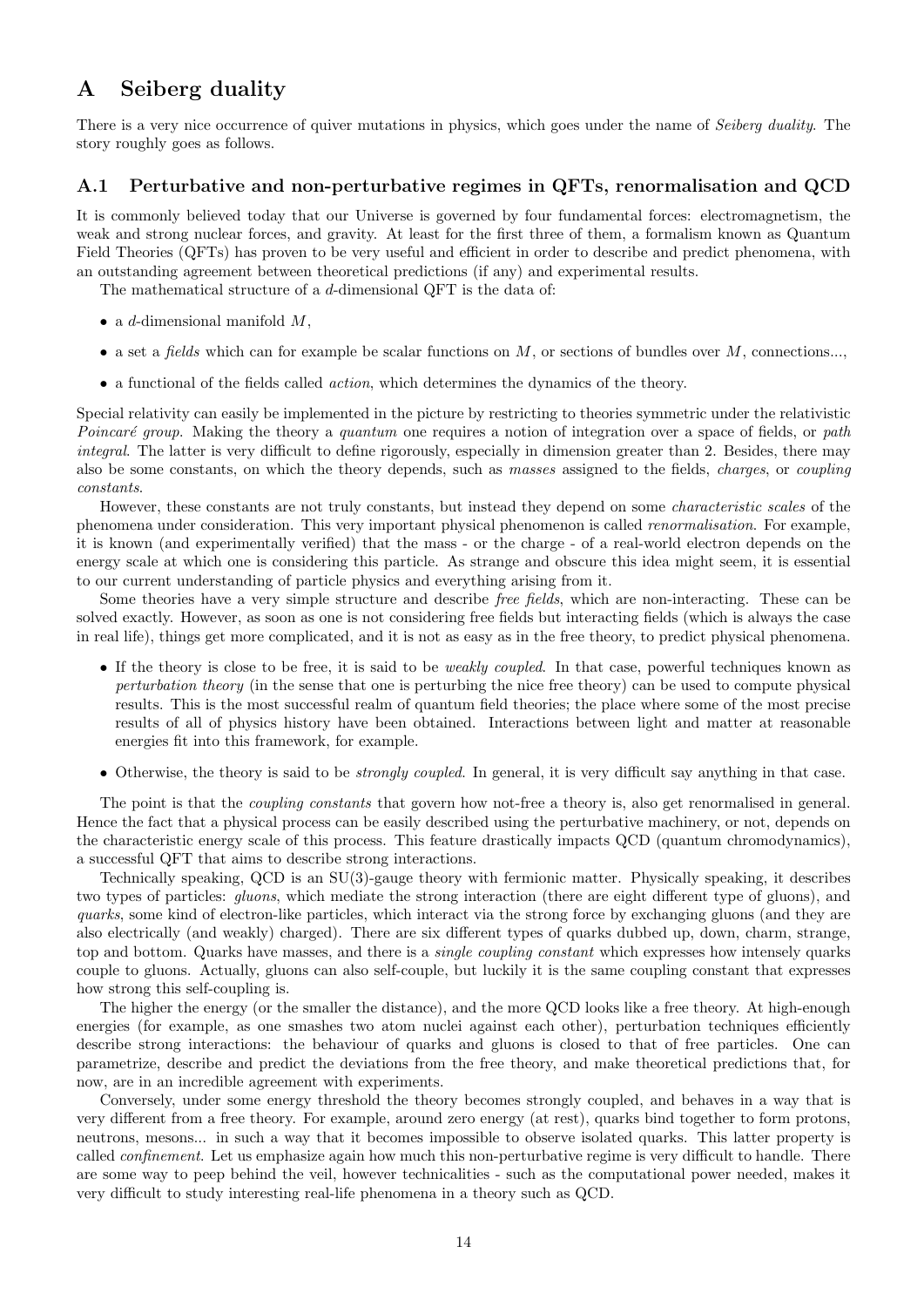## A.2 SQCD and Seiberg duality

In order to gain insight on the phenomena appearing in the strongly-coupled regime of QCD, it is tempting to look at toy models, which are either simpler than QCD (at the cost of being less interesting), or more special (at the cost of being further away from real-world physics), in order to let one dream of easier and fruitful insights on strong-coupling effects.

Amongst all the possible toy models that are close to QCD, there is a family of theories which are more complicated than QCD, however they are way more symmetric, hence more special. These theories are generically called super-QCD, or sQCD, since they share a very interesting property called supersymmetry. sQCD theories are parametrised by two numbers: N and F. The first one is the number of color, and the second one the number of flavors.

The theory corresponding to  $(N, F)$  is a 4d  $SU(N)$  supersymmetric gauge theory, with  $\mathcal{N} = 1$  supersymmetry. It describes  $N^2 - 1$  gluon-like particles (still called gluons), and  $N^2 - 1$  electron-like particles called *gluinos* (the superpartners of the gluons); as well as  $F$  quark-like particles (still called quarks), and  $F$  other particles called squarks (the superpartners of the quarks). That's how sQCD theories are more complicated that QCD: they need more particles to work. However, they are also slightly simpler than QCD, because the quarks in the former are taken to be massless.

Supersymmetry allows a better understanding of the low-energy limit of these theories, and of phenomena such as the confinement described above. Under the consensual belief that  $SU(N)$  SYM - which is  $(N,0)$  sQCD - has a *mass gap*, one can distinguished different regimes. As described and studied in [\[Ber19\]](#page-15-4), the strategy is to fix N and let  $F$  vary:

- For  $F < N$ , at low energies quantum effects generate an effective runaway superpotential which makes the theory ill-defined on its own, in the sense that it is impossible to choose a consistent vacuum state for the theory. This superpotential is called ADS superpotential in reference to Affleck, Dine and Seiberg who first studied the phenomenon.
- For  $F = N$  and  $F = N + 1$ , the low-energy limit of the theory is well defined, and there is even a moduli space of vacua, i.e. degrees of freedom (which appear at low-energy) in the choice of the vacuum of the theory. Some choices of vacua exhibit interesting behaviours, such as confinement.
- For  $F > N + 1$  (and in fact  $F \ge N + 1$ ), Seiberg showed that the low energy physics of the  $(N, F)$  sQCD theory can be equivalently described by the low energy physics of another theory, dubbed the magnetic dual theory. To some aims, using the dual description is way easier than using the original one. For example, for  $\frac{3N}{2} > F > N + 1$ , the  $(N, F)$ -sQCD is said to be in its *magnetic free phase*, meaning that the dual magnetic theory is - at low energy - a free theory in this regime (whereas the low energy of the original  $(N, F)$ -sQCD is strongly coupled) ! The fact that the original sQCD and the second theory describe the same physics at low energy is called Seiberg duality.

The magnetic dual theory of the  $(N, F)$ -sQCD is very similar to  $(N-F, F)$ -sQCD, but it does have an additional interaction term. Seiberg duality is an involution in the space of theories, and it can be enhanced and improved in different ways (see [\[Str05\]](#page-15-11) for instance, and references therein).

### A.3 Quiver gauge theories, mutations and string theory

Some particular supersymmetric gauge theories have the nice property that their structure can be encoded in a quiver. They are judiciously named *quiver gauge theories*. Each node in the quiver corresponds to an  $SU(N)$  gauge group - and as such, carries a natural number as label: the rank of the gauge group. Each arrow represents a bi-fundamental chiral field. Let's not spend too much time on these structures. For these theories, Seiberg dualities correspond to mutations of the quiver.

Summing up, the seemingly ad-hoc defined concept of mutation for quivers actually has an occurrence in physics as a relationship between QFTs, which is such that the low energy physics described by these theories is the same.

Interesting quiver gauge theories can be obtained in type IIB string theory, as the low-energy limit of some brane configurations, in a geometric background of the form  $\mathbb{R}^{1,3} \times X$ , where X is a Calabi-Yau 3 fold. In this framework, mutations can be given a geometric meaning in terms of brane-exchanges.

There is something that I found even more amazing. In the sQCD case, the magnetic dual of the  $(N, F)$  sQCD theory is the  $(N - F, F)$  sQCD plus interaction term that we were speaking of earlier. In the case of quiver gauge theories, the additional interaction terms are already present and form a *superpotential*. The superpotential changes in a specific way under mutations, but let's not concentrate on that.

Instead, let us say that there is a number of flavors for each gauge group in the case of quiver gauge theories. Let's number 1, 2, ..., n the vertices of the quiver, and let  $N_1, \ldots, N_n$  be the rank of the corresponding gauge groups. The theory associated with a quiver suffers gauge anomalies (which makes it inconsistent) if:

<span id="page-14-0"></span>
$$
\sum_{i \to j} N_j = \sum_{i \leftarrow j} N_j \tag{31}
$$